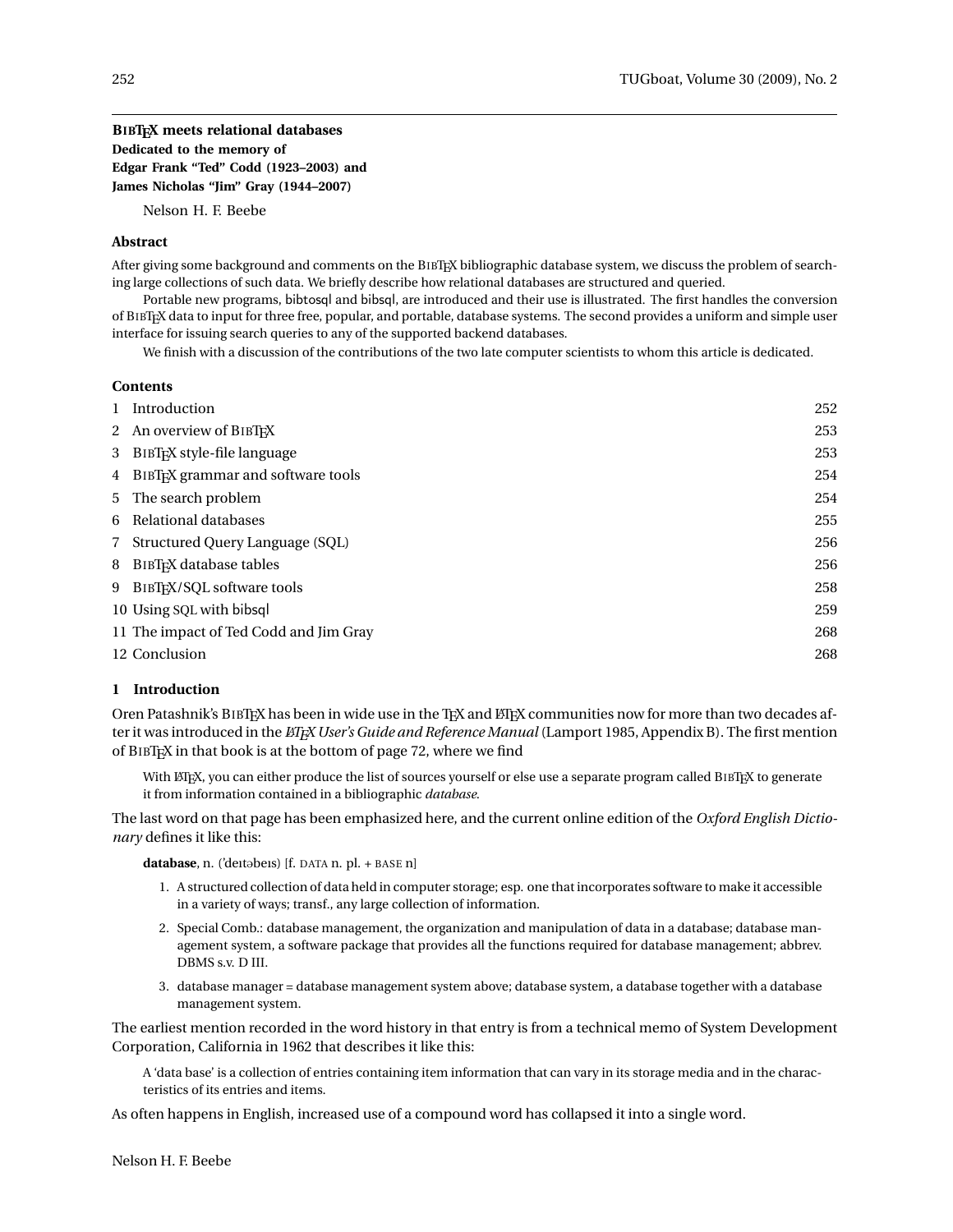### **2 An overview of BIBTEX**

BIBTEX is a specialized database engine that takes from the . aux file a list of bibliography files, bibliographic style information, and a reference to a publication, all encoded in T<sub>E</sub>X commands like these:

```
\bibdata{bibsql,master}
\bibstyle{alpha}
\citation{Lamport:1985:LDP}
```
BIBTEX locates bibliography files on a user-definable search path, and searches each file in turn for a BIBTEX entry identified by the specified citation label, terminating the search at the first match. It also finds the first instance of the style file, here alpha.bst, in another user-specified search path. It then decodes the BIBTEX entry to collect fields such as author, title, year, and so on, and then executes functions in the style file that format the publication data, usually with T<sub>E</sub>X markup, and write it to the .bbl file. When T<sub>E</sub>X or LT<sub>E</sub>X next process the document, the expansion of the \bibliography macro includes commands to read the .bbl file and typeset the entry, as illustrated in the **References** section at the end of this article.

The key observation here is that by suitable *explicit* and *implicit* markup, computer software can attach meaning to strings of characters.

The BIBTEX entry specifies the document authors as a list, with author names separated by the word *and* in the string value of the author key. In most cases, no additional markup is needed, because BIBTEX contains hardcoded algorithms for parsing an author name into four parts: *first*, *von*, *last*, and *junior*. Thus, BIBTEX recognizes the name *Ludwig von Beethoven, Sr.* if it is coded as **von Beethoven, Sr., Ludwig**, and BIBTEX can convert it, if required, to *Beethoven, Ludwig von, Sr.*, and even abbreviate it to *Beethoven, L. von, Sr.* or *von Beethoven, L., Sr.*, depending on format settings in the style file. Name reordering is needed both for citation styles that require it, and also for sorting of reference list entries. Abbreviation of all but the family name is also common in some bibliography styles.

Embedded commas and *and* in author names are handled by minimal extra markup in the form of enclosing braces, such as in the corporate author **{Chapman and Hall, Ltd.}**. Some styles convert titles to lowercase letters after the first word, but braces prevent downcasing of proper names and/or German text in titles (recall that nouns in German, and pre-1948 Danish, are always capitalized). BIBTEX interprets a macro name at the start of a braced group as a font change, rather than protection against lettercase conversion. An extra level of braces restores the protection, as in the name of a soil-living amoeba popular in biological research: **{{\em Dictyostelium discoideum}}**.

BIBTEX's processing handles most personal names in Western Europe and the English-speaking world, but it does not deal with the case of Hungarian, and some Asian languages, where the family name comes first: **Erd\H{o}s P\'al** and **K'ung Fu-Tzu** are usually known as *Paul Erd˝os* and *Confucius* in English. Abbreviations of Spanish surnames that include both paternal and maternal family names, in that order, like **Juan Vald{\'e}s Rodr{\'\i}guez**, are also problematic, since that name can be shortened to *Juan Valdés R.*, or *J. Valdés R.*, or just *J. Valdés*. Some South Indians, and some people from a few other cultural groups, carry only a single name: *Sureshchander* and *Luqi* are examples found in computer-science bibliography articles. The current version of BIBTEX, 0.99c, is dated 4 April 1988, but a final version of BIBTEX is planned, and its author expects to incorporate additional markup to handle these difficult cases (Patashnik 2003).

Although standard BIBTEX styles recognize a dozen or so standard key names, the system permits other keys to be used: their values are simply ignored if the style file does not reference them. Consequently, BIBTEX markup has proved *extensible*, and this author has even employed it for representing equipment-inventory records and for editorial tracking of journal-article submissions.

The flexibility of BIBTEX key/value markup, and its separation of most of the formatting job into (potentially) user-programmable style files, has proved of great value. The TEX Live 2008 software distribution includes 277 distinct BIBTEX style files, and collections of millions of entries in BIBTEX markup exist in some communities. The reference list in this article is typeset according to a new style, acmtrans-v2.bst, developed by the ACM for their publications in computer science, and as-yet absent from TEX Live. A few publisher Web sites, notably in the areas of computer science, electrical engineering, mathematics, and physics, can return dynamically-constructed BIBTEX entries as search results.

## **3 BIBTEX style-file language**

BIBTEX's style-file language is unique, and it uses reverse Polish notation, like some Hewlett–Packard calcula-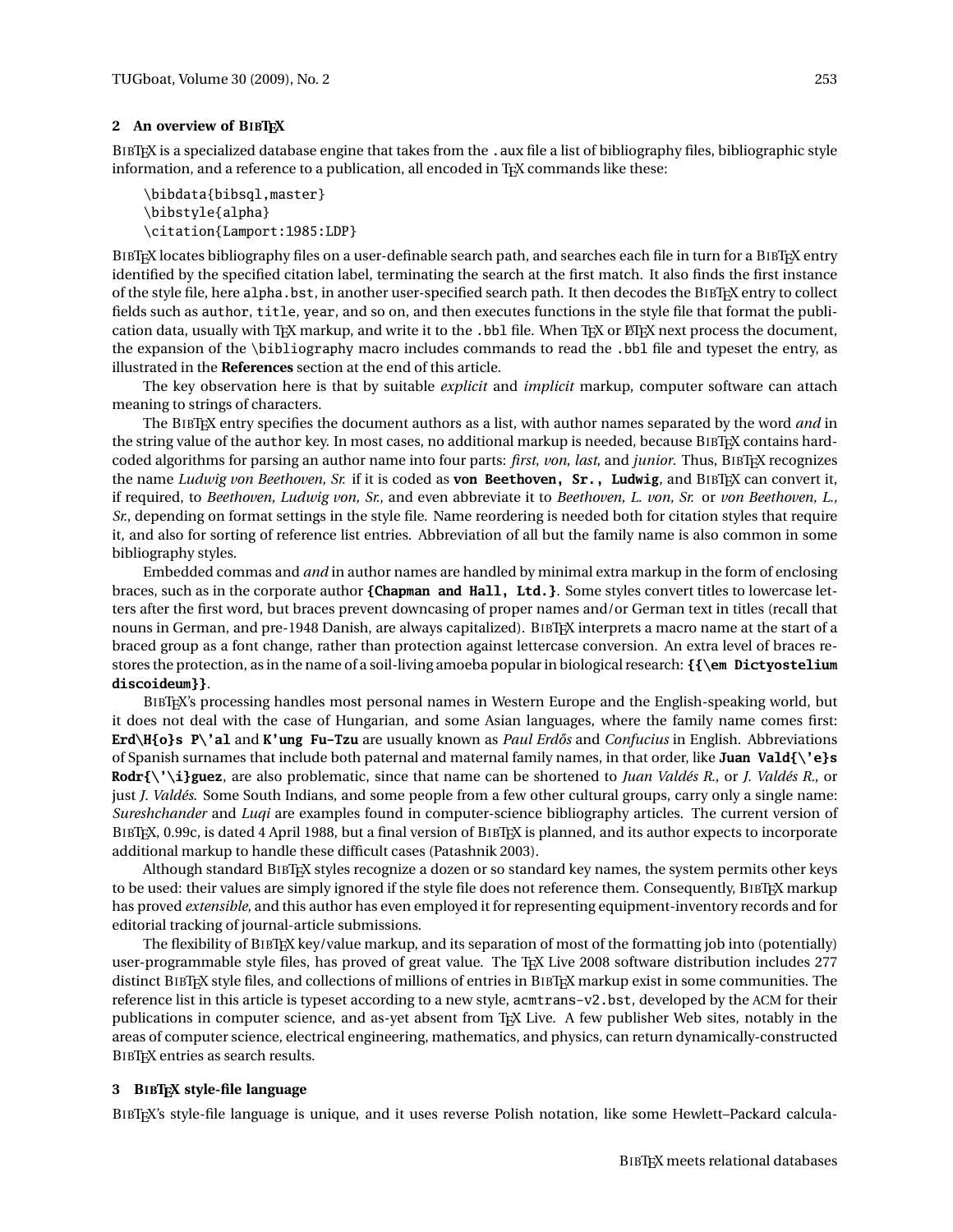tors, the *Forth* programming language, and the *PostScript*™ page-description language. Such languages are easily parsed with a stack onto which operands are pushed by the lexical scanner, and then popped off the stack during the execution of operators encountered by the scanner. Parsing then requires no lookahead at all, but simply recognition of tokens, one at time, with the parser action either a push or an execute.

In particular, this language design means that functions are called with their arguments already in place on the stack, but the problem is, they could have been put there at any earlier time, and may not be visible at the location of the operator in the source code. This makes errors of incorrect type or number of arguments hard to diagnose, and even harder to find in the source code at some earlier level in the call tree.

While efficient to execute, such languages are horrid for humans to code in, except possibly for tiny programs. Consequently, some researchers have developed other markup schemes and bibliography-style descriptions. The TUGboat journal archives contain descriptions of work by James Alexander (Alexander 1986; Alexander 1987), Jean-Michel Hufflen (Hufflen 2003b; Hufflen 2003a), Tristan Miller (Miller 2005), and Robert Burgess (Burgess and Siren 2007). Patrick W. Daly's custom-bib system (Daly 1994; Viton 2000) in the T<sub>EX</sub> Live distribution generates dozens of BIBTEX style files from a generic file, and provides support for variants in many languages other than English.

Had BIBTEX been developed somewhat later after the importance of scripting languages like awk, JavaScript, lua, perl, php, python, and ruby was better appreciated, it could have been built on those software technologies. Hans Hagen and Taco Hoekwater are now doing this with ConTEXt and lua (Hoekwater 2007), creating a new TEXlike engine named LuaT<sub>EX</sub> whose internals are much more accessible to the author, document designer, and programmer.

## **4 BIBTEX grammar and software tools**

Lamport's description of BIBTEX in his cited book is informal, but BIBTEX's markup language can be defined with a rigorous grammar, and tools have been developed to check for adherence to that grammar, for parsing BIBTFX files into easier-to-handle data streams, for prettyprinting and syntax checking BIBTEX files, and for converting Web pages from numerous library catalogs and publishers into BIBT<sub>EX</sub> entries (Beebe 1993a; Beebe 1993b; Beebe 2004a).

A recent, and as-yet-undescribed, software tool, cattobib, builds on international conventions for librarycatalog markup and network catalog services to convert catalog entries to rough BIBTEX format (Beebe 2004b). While the conversion is syntactically accurate and generally acceptable to BIBTEX, a certain amount of manual cleanup is almost always required because of irregular and sloppy library cataloging. cattobib searches one or more user-specified catalogs sequentially, and can communicate with large national libraries of several countries. An obvious, although as-yet-unimplemented, extension is to perform the lookups in parallel.

### **5 The search problem**

As the collection of data in BIBTEX markup grows, it becomes important to be able to search that data efficiently. More than a decade ago, this author developed bibsearch (Beebe 1997), leveraging advanced search technology developed by an international team of researchers and described in their *Managing Gigabytes* books (Witten, Moffat, and Bell 1994; Witten, Moffat, and Bell 1999). Their mg search engine stores documents in a highly-compressed in-memory index, and matches a user-supplied list of words, possibly qualified with *and*, *or*, and *not* operators, against the documents. It then returns an ordered list of documents that most closely match the word list. The search is astonishingly fast, often under a millisecond on modern workstations, even for a collection of a halfmillion BIBTEX entries.

Unfortunately, as so often happens with university research projects, interests changed, students graduated, and software development ceased before mg acquired the necessary feature of subdocument searching. With bibsearch, it is not possible to specify that a search string must, or must not, lie in, say, the author field. Such a facility is necessary if one is to quickly identify articles about, say, the *Knuth–Bendix* theorem without also finding articles by those authors themselves. As a result, bibsearch often returns much more than one would like, forcing the human searcher to visually examine a large list of returned BIBTEX entries, or save the results for searching with a text editor, to find the one desired.

BIBTEX was developed about the time that computer networking was evolving from the original Arpanet to what became the Internet, and still several years before the World-Wide Web, and the search engines that began with Archie at McGill University (Emtage and Deutsch 1992), Gopher at the University of Minnesota (Lindner 1993; Anklesaria, McCahill, Lindner, Johnson, Torrey, and Albert 1993), and AltaVista at Digital Equipment Cor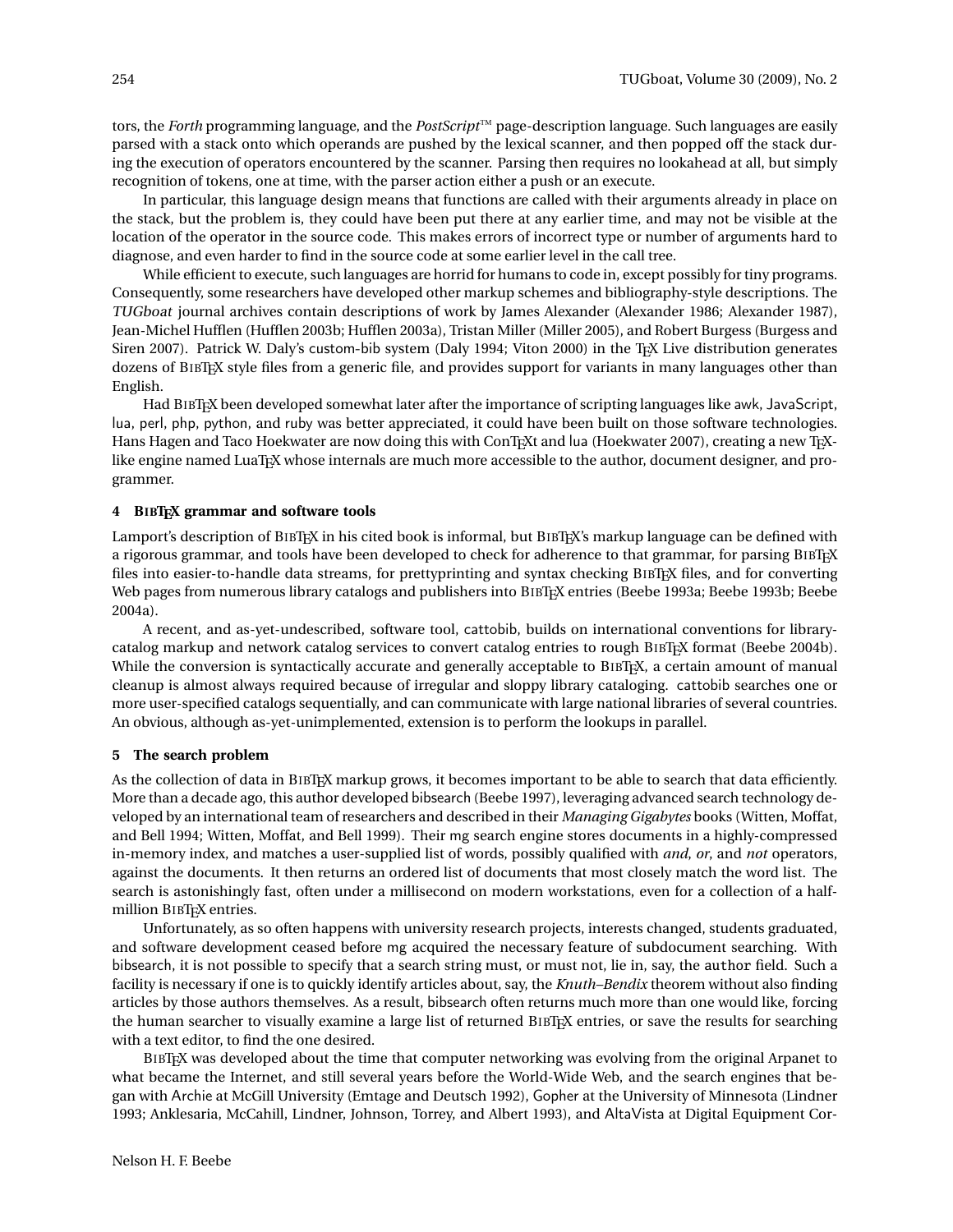poration (Seltzer, Ray, and Ray 1997). The first of these is eponymous with a long-running American comic strip (Archie Comics 2008), and was followed later by support tools named after strip companions Veronica and Jughead (Jonzy's Universal Gopher Hierarchical Extracter And Digger, created by a friend and colleague at the University of Utah) (Harris 1993).

At the time of writing this, three large search engines at Google, Microsoft, and Yahoo! dominate the field. They are hosted on thousands of geographically-distributed computers running highly-customized standard operating systems with specialized filesystems. They run Web crawlers to collect files from Web and FTP servers and they handle search queries with massive parallelism and sophisticated search algorithms that combine the history of previous searches with information about the number, and trustworthiness, of links to Web pages from other Web pages.

The search engine companies make their money from targeted advertising, and from fees paid by Web sites to increase the frequency of crawler visits. Their historical stock market performance makes an interesting case study of the successful commercialization of software technology.

The Google search algorithm is called *PageRank*, and the TUG bibliographic archives record more than two dozen publications about it in journals in computer science, mathematics, and oriental languages. Here, we cite only the earliest and latest of them (Page, Brin, Motwani, and Winograd 1998; Brezinski and Redivo-Zaglia 2008). A key component of the PageRank algorithm is the mathematical algorithm known as the *Singular Value Decomposition* (SVD), originally developed in 1965 by the late Gene Golub (1932–2007) at Stanford University, near where Don Knuth would later invent TFX and METAFONT, and by William Kahan at the University of California, Berkeley (Golub and Kahan 1965; Chan, Greif, and O'Leary 2007). These two researchers have strongly influenced modern numerical mathematics, and Kahan is a key figure in the improvement of floating-point arithmetic on computers (Beebe 2007a; Beebe 2007b). Comprehensive BIBTEX bibliographies of their publications can be found in the BibNet Project archives at http://www.math.utah.edu/pub/bibnet/.

Many computer users today consider Internet access a critical component of their environment, and routinely use search engines, even for tasks as mundane as finding the nearest designer caffeine-delivery service or where a new movie is shown. While putting BIBT<sub>EX</sub> files on the Web makes them accessible to Internet search engines, that action does not resolve the issue of how to restrict searches to particular subfields of entries, not does it provide speedy access to new data without substantial cost. The remainder of this article describes a significant solution to the BIBTEX search problem.

#### **6 Relational databases**

In their early days, computers had just two main applications: numerical computation, and data processing and management. The human brain stores information, but it is unreliable, has comparatively slow retrieval times, cannot be backed up reliably or quickly to other brains, and eventually, expires. Computers can solve the storage, retrieval, and backup problems if their human companions keep them clean, cool, and supplied with energy, and occasionally migrate their data to newer storage technologies.

Database systems were originally developed in the 1960s, but the early ones were inflexible, and searching could require a sequential scan of the entire corpus of data. However, in 1969, IBM researcher E. F. Codd proposed a new organization, called the *relational model* (Codd 1969; Codd 1970), and that idea eventually revolutionized computer database software.

Codd's essential idea was to consider the data as a set of tables, where each table row is a single logical item. For example, in a parts catalog, one row might contain columns labeled *customer demand*, *description*, *part number*, *price*, *profit margin*, *quantity available*, *supplier*, and *total sales*. Software can then *create a view* of a subset of the data by choosing only certain columns for consideration, with rows possibly further selected by applying constraints like *supplier in or near Madrid* and *price under*  $\epsilon$ 100. Data subsetting can separate public information, such as part number, description, and price that might be recorded in a catalog for customers, from proprietary information that an organization uses for competitive advantage.

If at least one column in each row holds a unique identifier that distinguishes that row from all other rows, then it is possible to *join* tables by creating a new table that appends columns to rows that share a common unique identifier. This operation can be generalized to allow *union* (include all columns), *intersection* (include only common columns), *difference* (include only columns present in the first table and absent from the second), and *symmetric difference* (include only columns present in a single table). These operations are fundamental in the mathematical field of *set theory*, once introduced in American schools as "New Math" (Kline 1973). That idea was delightfully parodied by Tom Lehrer in a song of that name (Lehrer 1965), and later brought to the London (1980)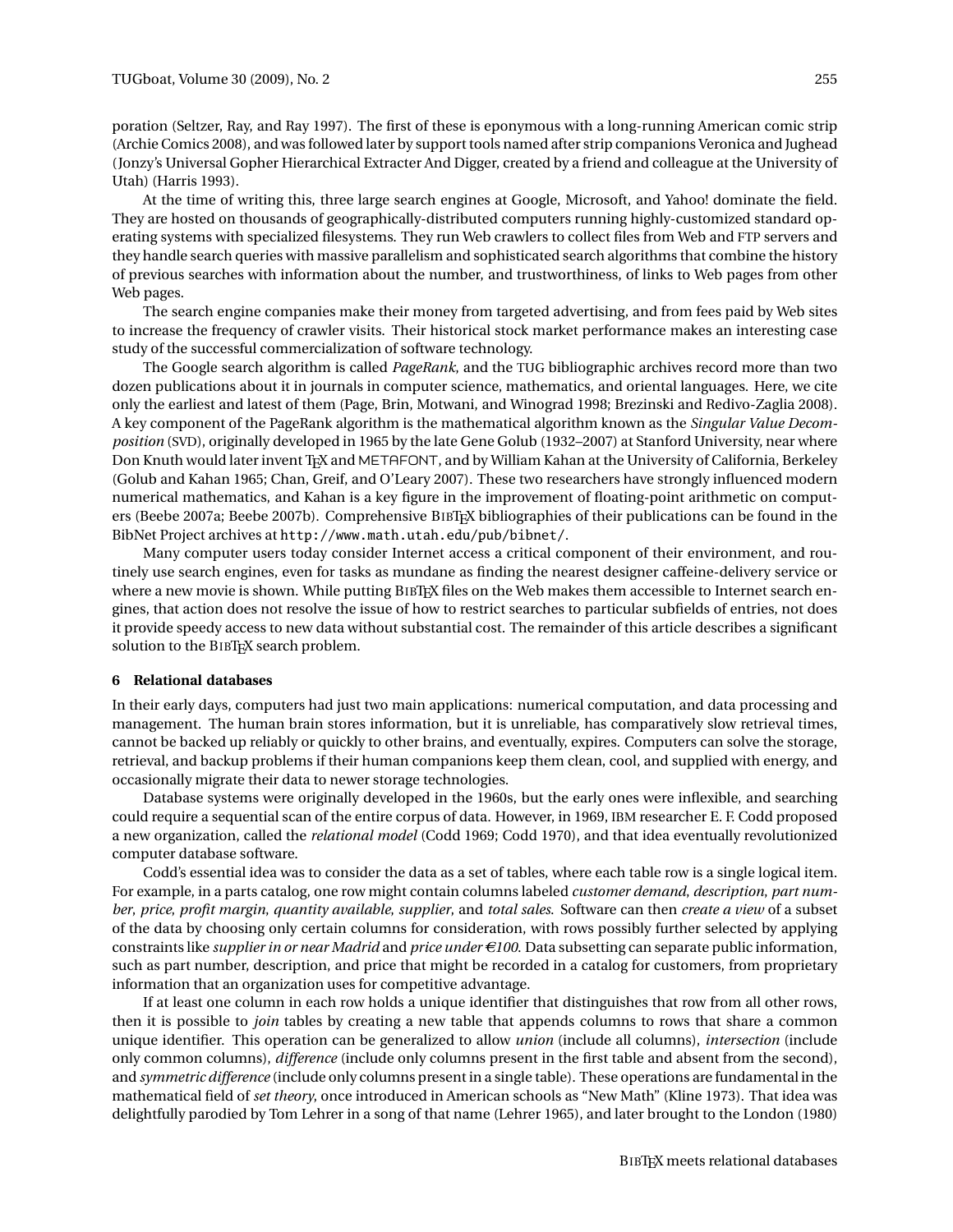and New York (1981) stages in the play *Tomfoolery* (Macintosh 1980). For those interested in the mathematical background of relational databases, there is a recent book on that subject (de Haan and Koppelaars 2007).

It is precisely the idea of a unique identifier that provides great power for the collection and management of huge sets of data. While part numbers are possibly innocuous, personal identifiers like biometrics (blood groups, DNA sequences, facial photographs, fingerprints, retinal scans, voice patterns, . . . ), taxpayer numbers, pensionplan numbers, credit-card numbers, vehicle-license numbers, telephone numbers, house numbers, e-mail addresses, highway toll e-passes, and so on have made it possible for governments and commercial organizations to amass and collate enormous amounts of information about most of the population of the developed world, with a complete loss of privacy (Rambam 2008). The database *join* operation allows this material to be collected and sifted so that, for example, a medical-insurance company might maximize profits by insuring only customers who are both healthy and wealthy. The dangers of collecting information about people are well-chronicled in the book *IBM and the Holocaust* (Black 2002), and any study of human history soon shows that power and victory often go to those with the best information technology.

### **7 Structured Query Language (SQL)**

By the mid-1980s, it became clear that, at least for users, standardization of the search interface to database systems was desirable. Vendors eventually settled on what is now known as the *Structured Query Language*, usually abbreviated as SQL, and pronounced either by its letters (ess cue ell) or like the noun *sequel*.

There have been several national, government, international, and industry standards for SQL, including ANSI (X3.168-1989, X3.135-1992, 9579-2-1993, 9075-3-1995, and 9075-4-1996), FIPS (127:1990, 127-2:1993, 193:1995), ISO/IEC, (9075:1987, 9075:1989, 9075:1992, 9075:2003, and 13249:2007), and X/Open (CAE 1994) (X/Open 1994). Many 2008-vintage SQL systems claim conformance to most of the 1992 ISO Standard. There are more than 500 books about SQL, and BIBTEX entries for many of them can be found at http://www.math.utah.edu/pub/tex/ bib/index-table-s.html#sqlbooks. The prolific writer, Christopher J. Date, has produced dozens of books about databases, and four editions of one of them chronicle the development of SQL (Date 1987; Date 1989; Date and Darwen 1993; Date and Darwen 1997), and eight editions of another cover database systems in general (Date 2004). There are also very readable treatments of the use of SQL in the books by Judith Bowman and her coauthors (Emerson, Darnovsky, and Bowman 1989; Bowman, Emerson, and Darnovsky 1993; Bowman, Emerson, and Darnovsky 1996; Bowman, Emerson, and Darnovsky 2001; Bowman 2001). For deeper coverage of database theory and practice, see the O'Neils' treatise (O'Neil and O'Neil 2001).

The language SQL offers much to criticize, and Ted Codd was never happy with it. One of members of the ISO SQL Standard Committee wrote this about it (Date and Darwen 1993, p. 374):

I lay most of the blame for the following problems firmly on SQL itself. If the world needs a better database standard, it should prepare itself to move to a better database *language*.

Everyone who has searched an online bookstore or library catalog has almost certainly used SQL, but that use is generally hidden behind a fill-in-the-box screen interface that destroys much of the true power of the language. Three observations about SQL are relevant for our discussion here:

• The **S** in **SQL** is for *Structured*, not *Standard*. Life with SQL is very different from life with conventional programming languages, like Fortran, C,  $C_{++}$ ,  $C_{+}$ , and Java, for which highly-portable subsets and international standards exist.

With SQL, there are far too many gratuitous and irritating differences between database systems that serve no purposes but customer lock-in, database programmer job security, and user confusion.

- SQL is *not* a programming language: there are no variables, no loops, no conditionals, and no user-defined functions or procedures, although particular databases may offer some of these extended features. When programmability is required, it is conventional to embed calls to an SQL interface library, either in a highlevel compiled language like Ada, C,  $C++$ ,  $C#$ , COBOL, or Java, or in a scripting language, such as JavaScript, perl, php, python, or ruby, all of which have database module interfaces.
- SQL is complex, large, and powerful, but it is not difficult to learn a useful tiny subset: indeed, in Section 10, we concentrate primarily on just *one* statement in the language.

#### **8 BIBTEX database tables**

The first step in making BIBTEX entries amenable to storage in a relational database is to identify column headings that are likely to be useful. All that we need to do is to mentally rotate the entry by 90 degrees, so that the entry keys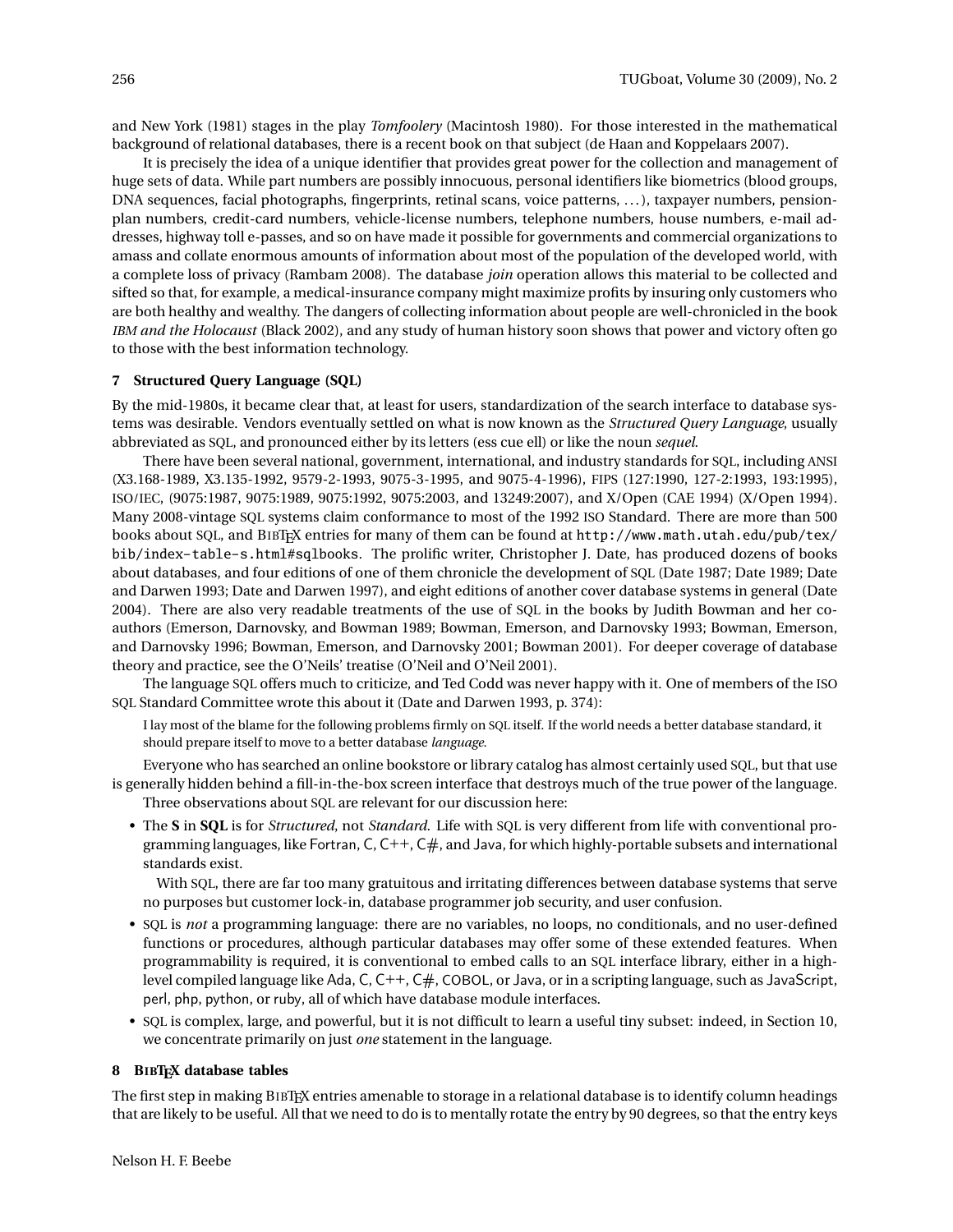become column names, their values become table-cell data, and the citation label becomes a (possibly-)unique identifier characterizing the table row. Because a BIBTEX file often contains string definitions for use in entries, they too are fodder for another table.

At the time of writing this, we have implemented three distinct tables for BIBTEX data:

bibtab with data from BIBT<sub>F</sub>X entries under these columns:

authorcount, editorcount, pagecount, bibtype, filename, label, author, editor, booktitle, title, crossref, journal, volume, type, number, institution, organization, publisher, school, address, edition, pages, day, month, monthnumber, year, CODEN, DOI, ISBN, ISBN13, ISSN, LCCN, MRclass, MRnumber, MRreviewer, bibdate, bibsource, bibtimestamp, note, series, URL, abstract, keywords, remark, subject, TOC, ZMnumber, entry.

strtab a table of BIBT<sub>F</sub>X string definitions with three columns:

key, value, entry.

namtab a table of personal names used in author and editor fields, with just two columns:

name, count.

Cells in the \*count columns have integer values, and the cells in all of the remaining columns contain variable-length character strings, where the permitted string lengths are well beyond what is needed for typical BIBTEX entries.

The entry column in the first two tables contains the *exact* original text from the BIBTEX file.

It is conventional in modern database systems to use a special value, *NULL*, to represent indeterminate, unknown, or unset values. NULL is distinguishable from both numeric zeros and empty strings, and most database operators, and functions that act on column data, ignore rows with NULL values. Thus, if you take the sum or average of a numerical column, only rows with numbers in them participate. Similarly, if you select data with an expression **year** > **'2005'**, rows with a NULL year do not match that expression.

The query facilities described in Section 10 allow testing for the presence or absence of NULL values with expressions like **column IS NULL** and **column IS NOT NULL**.

While most of the key names in the bibtab table are standard ones in BIBT<sub>F</sub>X, a few are not. These include at least these keys:

| CODEN        | Chemical Abstracts CODE Name for serial publications.                                                                                                                                                                                                                                                                                                                  |
|--------------|------------------------------------------------------------------------------------------------------------------------------------------------------------------------------------------------------------------------------------------------------------------------------------------------------------------------------------------------------------------------|
| DOI          | Digital Object Identifier, a unique and permanent name for the master copy of an electronic<br>document. If it does not look like an Internet URL, convert it to one by prefixing it with http:<br>//dx.doi.org/.                                                                                                                                                      |
| <b>ISSN</b>  | International Standard Serial Number: eight digits, optionally written as two groups of four digits<br>separated by a hyphen.                                                                                                                                                                                                                                          |
| <b>ISBN</b>  | old-style International Standard Book Number: 10 digits, the last of which may be X or x. Optional<br>hyphens separate it into four digit groups that define the country or language, publisher, book<br>number, and a final check digit for error detection.                                                                                                          |
| ISBN13       | new-style (since 2007) International Standard Book Number: 13 digits, the last of which may be<br>X or x. This contains the old ten-digit ISBN, with a new prefix of 978-, and a revised check digit.<br>When the supply of unused ISBNs is exhausted, a new prefix 979- will be assigned, and such<br>numbers will then not be convertible to the old ten-digit form. |
| <b>LCCN</b>  | US Library of Congress Catalog Number, used for book identification at many US libraries, and at<br>some libraries in other countries.                                                                                                                                                                                                                                 |
| MRclass      | list of American Mathematical Society Math Reviews five-character subject classification codes.                                                                                                                                                                                                                                                                        |
| MRnumber     | Math Reviews database number.                                                                                                                                                                                                                                                                                                                                          |
| MRreviewer   | <i>Math Reviews</i> reviewer name.                                                                                                                                                                                                                                                                                                                                     |
| bibdate      | Unix date string in the formats Sat Oct 25 20:15:00 MDT 2008 or Sat Oct 25 20:15:00 2008;<br>it records a timestamp of the last significant change to the BIBTFX entry data.                                                                                                                                                                                           |
| bibsource    | arbitrary text indicating source(s) of bibliographic data, often as a list of Internet URLs or Z3950<br>library-catalog addresses.                                                                                                                                                                                                                                     |
| bibtimestamp | alternate representation of bibdate value in the form 2008.10.25 20:15:00 MDT, for which lex-<br>icographic sort order is also time order.                                                                                                                                                                                                                             |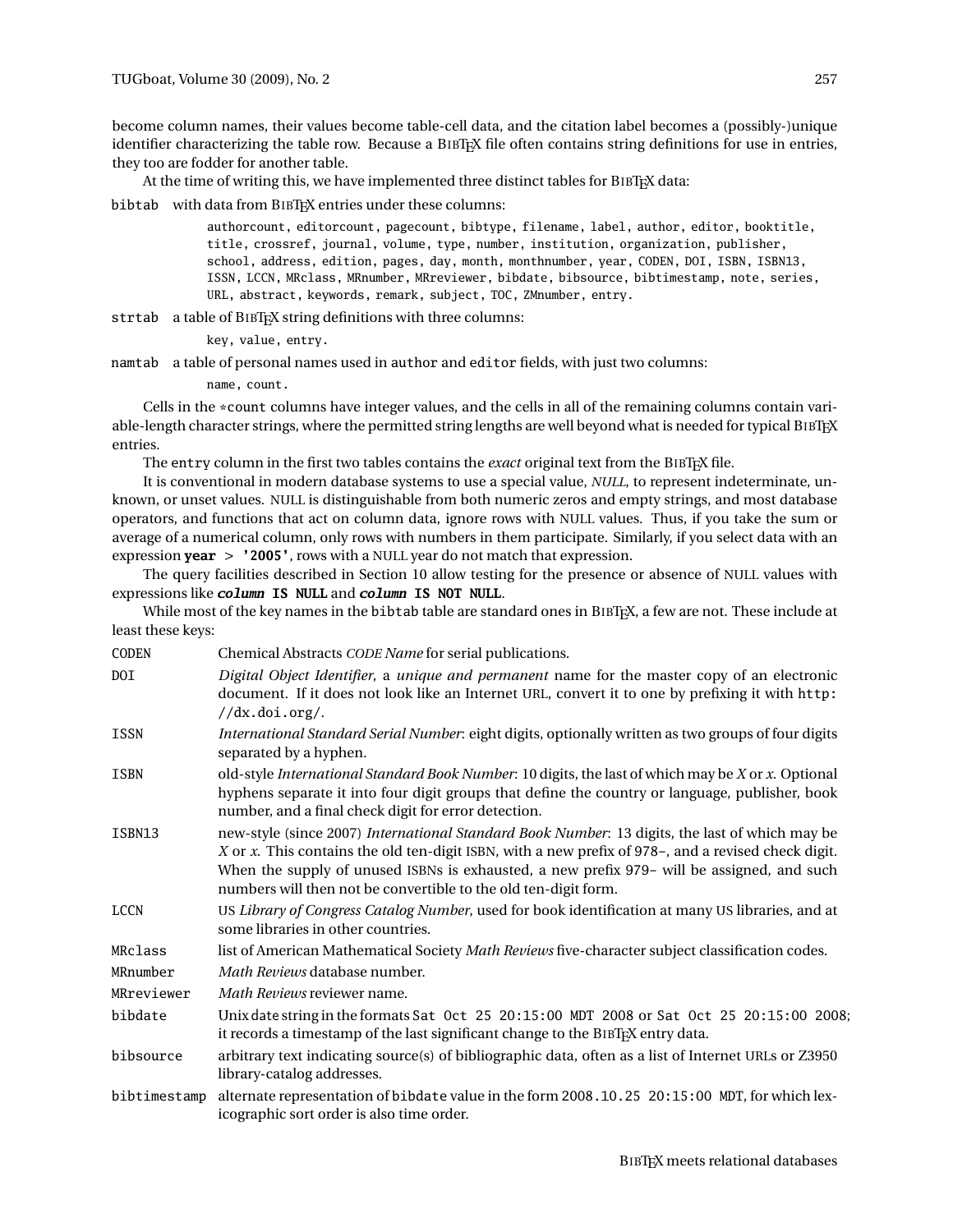| URL        | Internet Uniform Resource Locator(s) for retrieval of an electronic form of the document.                 |
|------------|-----------------------------------------------------------------------------------------------------------|
| remark     | additional commentary about the entry that is not intended to be included in a typeset reference<br>list. |
| subject    | subject classification phrases.                                                                           |
| <b>TOC</b> | table of contents of the publication.                                                                     |
| ZMnumber   | European Mathematical Society Zeitschrift für Mathematik database number.                                 |

## **9 BIBTEX/SQL software tools**

This author has created two new programs, bibtosql and bibsql, to get BIBTEX files into relational databases with an SQL interface and make that data searchable. The programs are freely available in various distribution formats at http://www.math.utah.edu/pub/bibsql. Both are written as portable shell scripts, and the first of them uses another program in the awk scripting language, which is standardly available on all Unix platforms, and versions can be found for Microsoft Windows as well. The awk program needs no changes whatever to move between systems, and at a given site, it is likely that the shell scripts, once configured, are identical across local systems.

The first program, bibtosql, handles the conversion of BIBTEX files to input for one of three commonly-used, and freely-available, SQL database systems: *MySQL*, *PostgreSQL*, and *SQLite*. All three are reasonably portable, and they can be installed from source code, or from binary distributions, on all common desktop platforms. In 2007, Sun Microsystems purchased MySQL, but the source code is expected to remain available. We also investigated use of the *IBM DB2*, *Ingres*, and *Microsoft SQL Express* databases, but abandoned further work with them because their limits on the sizes of strings or table rows make them unusable for our needs, and they are not available on the broad range of platforms that the others are. Also, their SQL input syntax is somewhat different from the three that we support, and that would introduce unnecessary confusion for users of bibsql.

MySQL and PostgreSQL are large and complex systems that implement a client/server model of database access. A single server can typically handle simultaneous requests from many client programs elsewhere on the network. Large sites may already have one or more instances of them installed and operational, making it easy to create yet another database for them to serve.

The third is much simpler, and recommended for single-user systems, and small groups. An SQLite database consists of a *single file* that is independent of operating system, CPU architecture, and storage byte order. Once created, an SQLite database file can be used on any system where SQLite can be compiled, and is ideally suited for distribution on read-only media such as CD-ROMs or DVDs, or via the Web.

The SQLite software is *public domain* and may be used for any purpose, and redistributed, without restriction. This makes it of interest, for example, for future TFX Live distributions.

The user interface to bibtosql looks like this:

```
% bibtosql --help
Usage: /usr/local/bin/bibtosql
                [ --author ]
                [ --create ]
                [ --database dbname ]
                [--help][ --version ]
                [ --server ( MySQL | psql | PostgreSQL | SQLite ) ]
                [- - 1]BibTeXfiles or <infile
                >outfile
```
Options may begin with either one or two dashes, and lettercase in options and database names is ignored.

#### Examples:

| bibtosgl --create *.bib                   | sqlite3 bibtex.db      |
|-------------------------------------------|------------------------|
| bibtosql --create --server sqlite *.bib   | sqlite3 bibtex.db      |
| bibtosgl --create --server psgl *.bib     | $\vert$ psgl $\ldots$  |
| bibtosql --create --server mysql $*$ .bib | $\vert$ mysql $\ldots$ |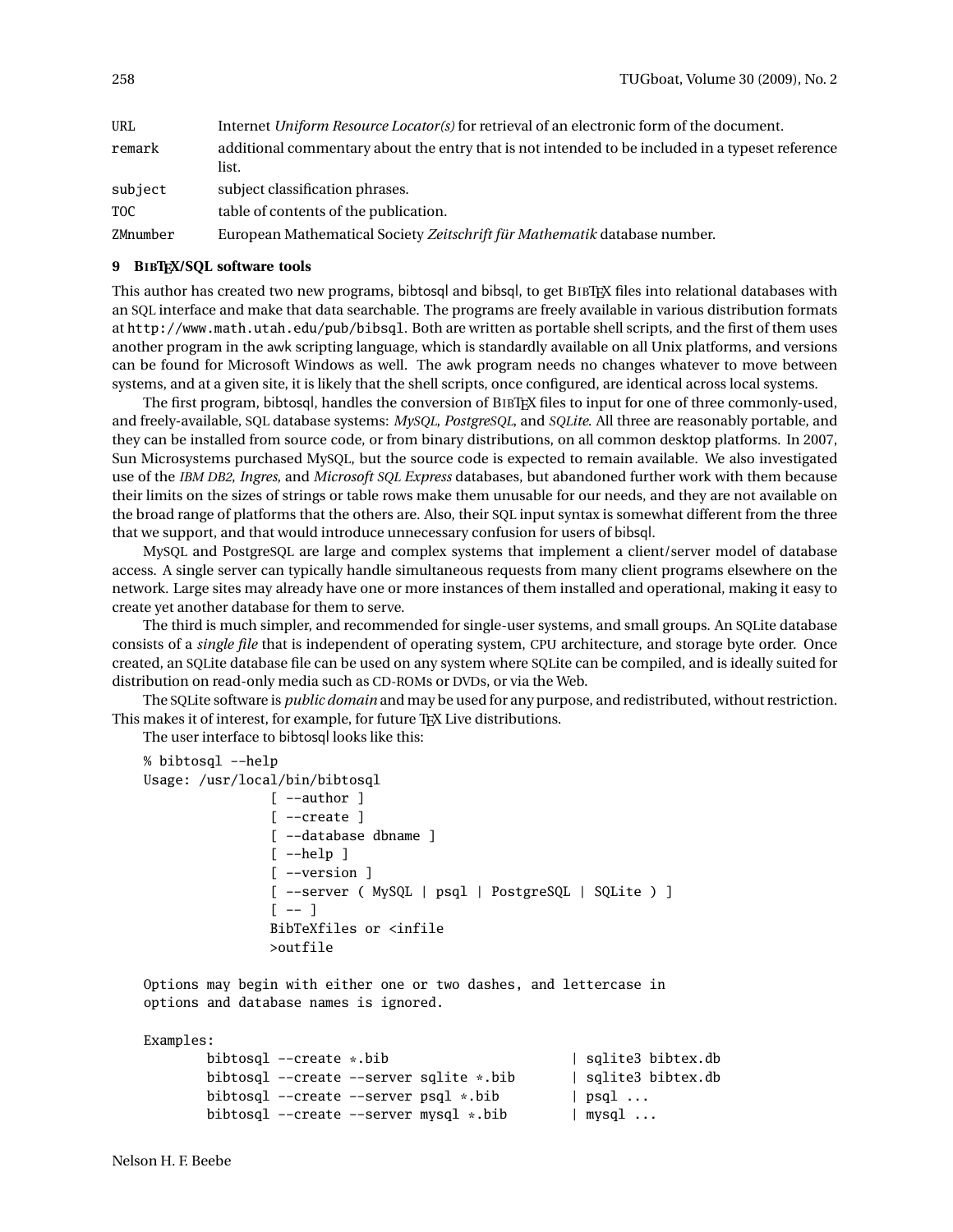| bibtosql $-c$ *.bib<br>bibtosql $-c$ $-s$ $p *$ bib<br>bibtosql $-c$ $-s$ $m *$ .bib | sqlite3 bibtex.db<br>$\vert$ psql $\ldots$<br>$\vert$ mysql $\ldots$ |
|--------------------------------------------------------------------------------------|----------------------------------------------------------------------|
| bibtosgl newstuff.bib                                                                | sqlite3 bibtex.db                                                    |
| bibclean *.bib   biborder   bibtosql --create   sqlite3 bibtex.db                    |                                                                      |

The manual pages for bibtosql contain extensive details about setting up the supported databases, and they need not be repeated here. SQLite is by far the easiest to use, since a single command of the type shown in the first example does the job.

The second program, bibsql, provides the user interface to the SQL database system, and hides the messy details of where the data are located, and how the SQL client program communicates with the server. Its help option reports:

```
% bibsql --help
Usage: /usr/local/bin/bibsql
                 [ --author ]
                 [ --command ' command1; command2; ... ' ]
                 [ --database dbname ]
                 \lceil -\text{help } \rceil[ --options ' ... server options ...' ]
                 [ --server ( MySQL | psql | PostgreSQL | SQLite ) ]
                 [ --user dbuser ]
                 [ --version ]
```
Options may begin with either one or two dashes, and lettercase in options and database names is ignored.

### Examples:

bibsql sqlite> ... user input here ...

bibsql -s psql psql> ... user input here ...

The default database is currently called **bibtex**, but the option is there to allow access to others, should that prove useful.

At this author's site, SQL clients for all three database systems are operational on about 25 flavors of Unix, including Apple Mac OS X, covering all of the common CPU architectures of the last decade. This demonstrates the impressive portability of these database systems. The Cygwin environment on Microsoft Windows XP and Vista systems provides clients for PostgreSQL and SQLite; see http://www.cygwin.org/. MySQL for Windows can be downloaded from its vendor Web site, and its client program runs nicely with Cygwin. All three servers supply essentially the same data, but they vary in performance and also in search and display facilities. The default server is always SQLite, but users of bibsql should have few surprises if they select a different database server with a command-line option.

The bibsql distribution includes sample C programs that can communicate with one of each of the supported SQL databases, providing a useful coding template for those who wish to incorporate bibliographic-database access directly into their own programs.

#### **10 Using SQL with** bibsql

It is now time to look at exactly how searches are done in SQL. The language has an imperative English-like grammar that is nevertheless precise enough to allow unambiguous interpretation by computer software. Once bibsql has started the SQL client program, all further user interaction is with that program: there is no input filtering whatever.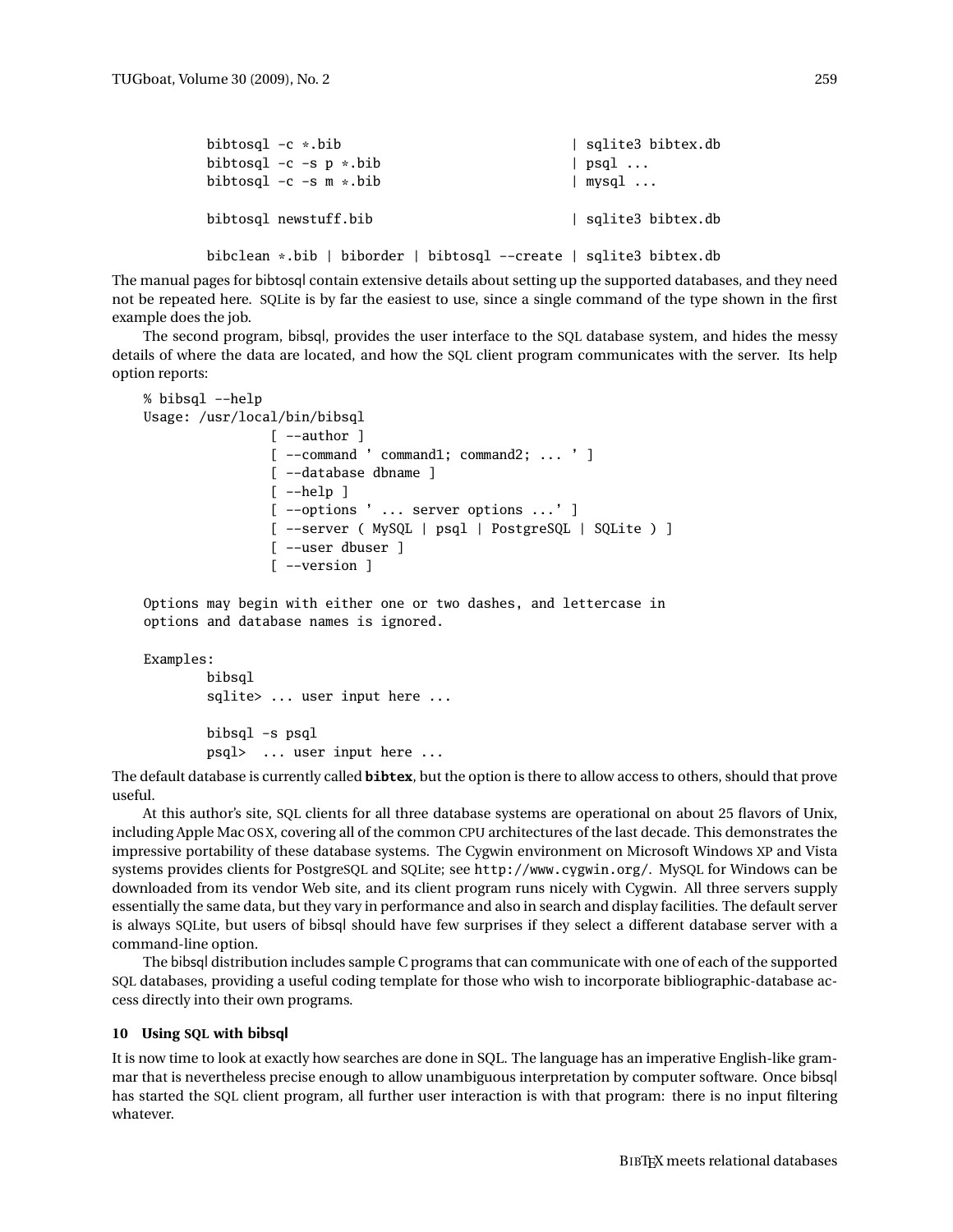For user convenience, lettercase is ignored in SQL commands. Lettercase is ignored in search strings as well, except with PostgreSQL, where nonstandard special operators are required.

Character strings in SQL are written with surrounding single quotes, like this: **'SQL'**. Some SQL clients also support quotation-mark delimiters, **"SQL"**.

To represent a single quote inside a string, double it: **'O"Neil'** is the name *O'Neil*. In MySQL, use a backslash escape instead: **'O\'Neil'**.

Long strings can be split into separate strings that are joined with the double-bar concatenation operator. For example, these two expressions evaluate to the same string:

'Aloisius Baldwin Chadwick, IV'

'Aloisius ' || 'Baldwin ' || 'Chadwick, ' || 'IV'

Comments in SQL take two forms. An Ada-style double hyphen starts a remark that continues to end of line or end of file, whichever comes first. MySQL additionally requires that the double hyphen be followed by at least one space to eliminate an ambiguity in the SQL expression grammar. Otherwise, C-style **/\* ... \*/** comments can span one or more lines. Comments cannot be nested, and can appear inside commands anywhere that whitespace can (except inside character strings).

The format of the output depends on the database system. For SQLite, it can be set by a dotted command described in the help system like this:

.mode MODE ?TABLE? Set output mode where MODE is one of:

|                   | Comma-separated values<br>$\cos v$                  |  |
|-------------------|-----------------------------------------------------|--|
|                   | column Left-aligned columns. (See .width)           |  |
|                   | html HTML <table> code</table>                      |  |
|                   | insert \SQL\ insert statements for TABLE            |  |
|                   | line One value per line                             |  |
|                   | list Values delimited by .separator string          |  |
|                   | tabs Tab-separated values                           |  |
|                   | tcl TCL list elements                               |  |
| nullvalue STRING. | Print STRING in place of NULL values                |  |
| output FILENAME.  | Send output to FILENAME                             |  |
| output stdout.    | Send output to the screen                           |  |
| separator STRING. | Change separator used by output mode and .import    |  |
|                   | .width NUM NUM  Set column widths for "column" mode |  |

The default is to separate cell values by vertical bars, with each table row output on a single line (unless the string data contain linebreaks). Examples are given later in this section. However, other output styles chosen by the SQLite .mode command make it easy to output the data in formats suitable for input to other databases, spreadsheets, and Web pages.

The simplest query asks for a return of all records, where the asterisk means all data, and a final semicolon is required to terminate the command:

### **select \* from bibtab;**

```
1||9|article|acm-turing-awards.bib|Perlis:1967:SAS|
Alan J. Perlis|||The Synthesis of Algorithmic Systems||
j-J-ACM|14||1|||||||1--9||jan|1|1967|JACOAH|
http://doi.acm.org/10.1145/321371.321372|||0004-5411 OR 00045411|
||||Mon Dec 05 19:37:58 1994||1994.12.05 19:37:58 ???|
|||||This is the 1966 ACM Turing Award Lecture, and the first award.||||
@Article{Perlis:1967:SAS,
  author = "Alan J. Perlis",
  title = "The Synthesis of Algorithmic Systems",
  journal = j-J-ACM,
```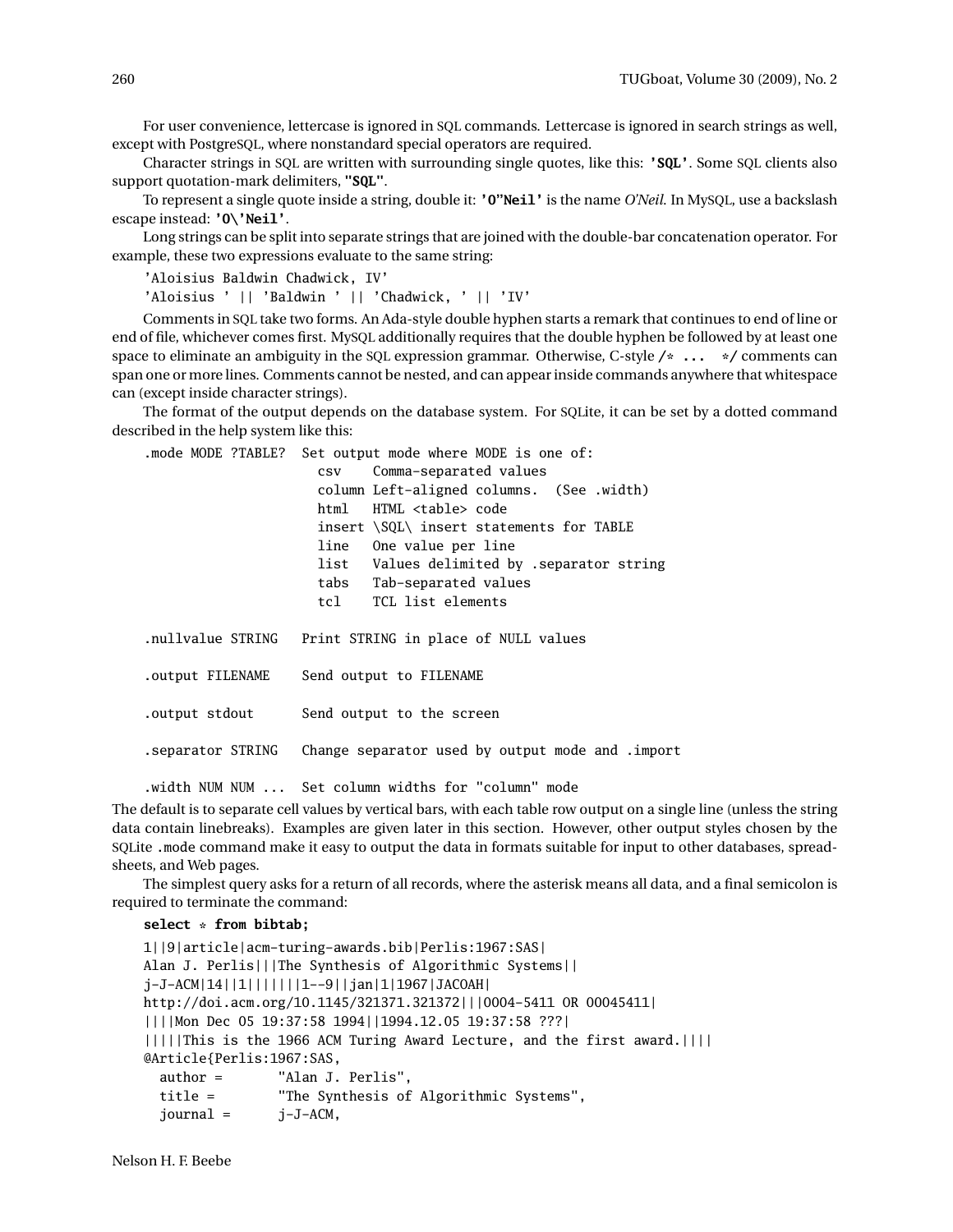```
volume = "14",number = 1",
 pages = "1--9",month = jan,
 year = "1967",
 CODEN = "JACOAH",
 DOI = "http://doi.acm.org/10.1145/321371.321372",
 ISSN = "0004-5411",
 bibdate = "Mon Dec 05 19:37:58 1994",
 acknowledgement = ack-nhfb,
 remark = "This is the 1966 ACM Turing Award Lecture, and the
             first award.",
}
```

```
...
```
Here, we wrapped the long first line for readability, and showed only the first record returned. The order of records depends on the database creation and update history, and is unpredictable without further specifications.

Next, we limit the output to just three specified columns, and further limit the selection with a WHERE clause:

```
select year, author, title from bibtab
    where author like '%Perlis%' and year = '1967';
1967|Alan J. Perlis|The Synthesis of Algorithmic Systems
1967|B. A. Galler and A. J. Perlis|A proposal for definitions in ALGOL
```
Because the command is long, we wrote it on separate lines.

The LIKE operator is followed by a string pattern wherein *percent* represents zero or more characters, *underscore* a single character, and, in MySQL and SQLite, lettercase is *ignored*. Use NOT LIKE to negate the comparison. These matches are against the full text of the string, so patterns usually need to begin and end with a percent.

To search for a literal percent or underscore, double them in the search pattern. With PostgreSQL, use the nonstandard operator ILIKE, or its synonym ~~\*, for case-insensitive searches.

To make string comparisons case sensitive in SQLite, set a library option like this:

#### **pragma case\_sensitive\_like = on;**

Set it to off to restore the default behavior. SQLite recognizes synonyms true, yes, and 1 for on, and false, no, and 0 for off.

SQLite also has a GLOB operator that uses Unix pathname matching, where *asterisk* matches zero or more characters, *question mark* matches a single character, and lettercase is always *significant*. Unfortunately, there is no standard support in SQLite for regular-expression matching like that provided by many other Unix tools and scripting languages, and some other SQL systems.

We can also use string-equality tests, but then the match must be exact, including lettercase:

```
select year, author, title from bibtab
    where author = 'Alan J. Perlis'
    order by year;
```

```
1958|Alan J. Perlis|Announcement
```
1963|Alan J. Perlis|Computation's development critical to our society

1967|Alan J. Perlis|The Synthesis of Algorithmic Systems

1969|Alan J. Perlis|Introduction to extensible languages

1978|Alan J. Perlis|The American side of the development of Algol

1986|Alan J. Perlis|Two Thousand Words and Two Thousand Ideas --- The 650 at Carnegie

In the ORDER BY clause, the operand can be a comma-separated list of column names or ordinal numbers: **ORDER BY 1, 3** sorts by the first column, and when that column has the same values, by the third column.

Such a search is likely to miss many entries belonging to alternate spellings of the selected author, such as:

```
select year, author, title from bibtab
    where author = 'A. J. Perlis'
    order by year;
```
1964|A. J. Perlis|A format language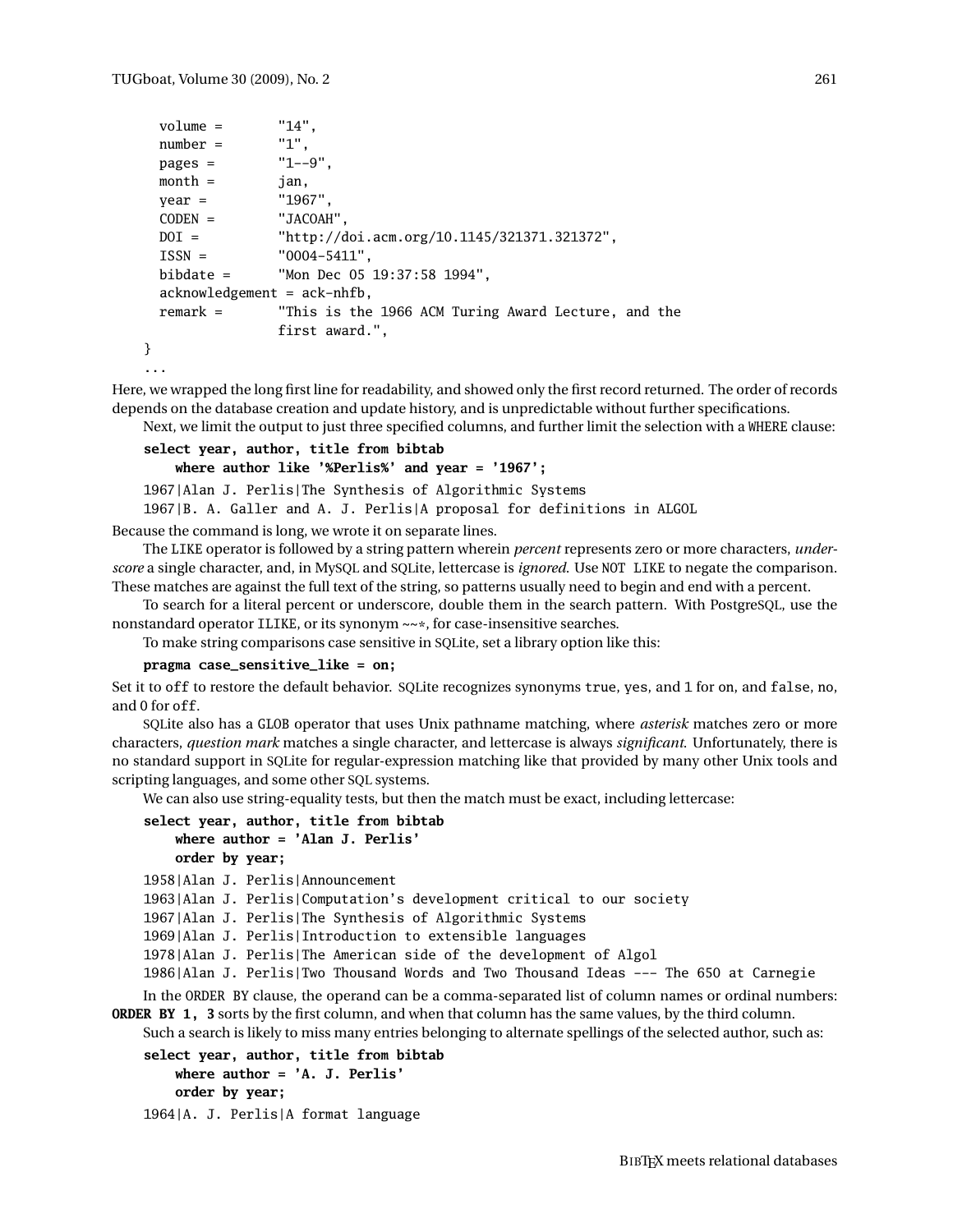1964|A. J. Perlis|Programming of digital computers 1964|A. J. Perlis|How should ACM publish computer research? 1966|A. J. Perlis|A Forum on Algorithms: A new policy for algorithms? 1975|A. J. Perlis|Introduction to Computer Science 1981|A. J. Perlis|The American side of the development of ALGOL

It also misses entries where Perlis is one of multiple authors, since SQL string-equality tests always compare against the full string values.

Use the namtab table to find the frequencies and variations of an author or editor name in the database:

```
select count, name from namtab
    where name like '%Steele%'
    order by 1 desc;
15|Guy L. Steele Jr.
3|Guy L. Steele
2|Guy L. Steele, Jr.
1|G. L. Steele, Jr.
```
1|G. Steele

A more complex query requests unique output from a range of years, sorts the data in descending-year order, and limits the number of records returned by the command to just five:

```
select distinct year, author, title from bibtab
    where author like '%D%Knuth'
    and '1955' < year
    and year < '1970'
    order by year desc
    limit 5;
1969|Donald E. Knuth|Seminumerical Algorithms
1968|Donald E. Knuth|Very magic squares
1967|Donald E. Knuth|The Remaining Trouble Spots in ALGOL 60
1966|Donald E. Knuth|Errata: ''Additional comments on a problem in concurrent ...''
1966|Donald E. Knuth|Letter to the Editor: Additional comments on a concurrent ...
```
Some SQL systems permit the quotes around the year values to be omitted, but strictly, they are strings, not integers, since they occasionally contain a list or range of years.

The expression

```
'1955' < year and year < '1970'
```
can also be written as

```
year between '1956' and '1969'
```
The endpoints of the BETWEEN operator are included in the range test.

When multiple logical operators are used in an expression without disambiguating parentheses, AND is evaluated before OR. Thus, **a and b or c and d** is treated as if it were written **(a and b) or (c and d)**. When in doubt about the meaning of a complex expression, parenthesize!

The SELECT command can be used for rudimentary expression evaluation in SQL, simply by omitting cell selections, as shown in Table 1. Notice that character-string collation differs among the three systems. Numerical expressions are evaluated in floating-point arithmetic if at least one of the operands contains a decimal point, except in MySQL. Although the underlying arithmetic is IEEE 754, the treatment of NaN, Infinity, subnormal numbers, and zero divides is irregular and unreliable in the three systems. Also, large numbers are not handled sensibly. In the view of this author, floating-point arithmetic is not to be trusted in these systems.

The larger SQL systems offer a wide range of numerical and string functions, similar to those of many programming languages. However, SQLite has only a minimal repertoire of built-in functions. Here are examples of some of the SQL functions that can operate on the returned results, including ones that just report counts, averages, extrema, and sums. We pose them as questions in prose, then express them in a SELECT statement to retrieve an answer.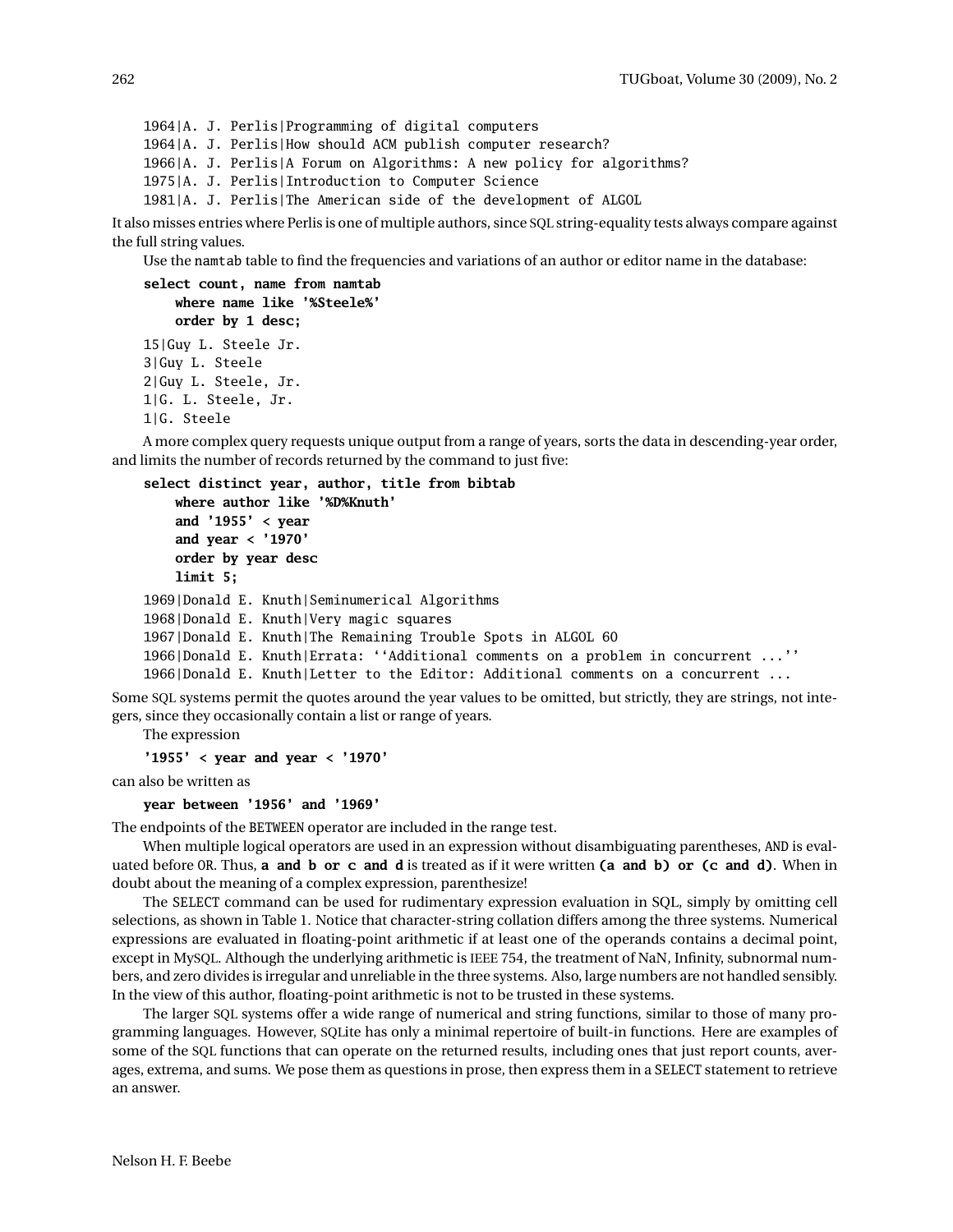**Table 1**: Expression evaluation in SQL systems. SQLite lacks the illustrated functions from the square root to end of table.

| <b>SQL</b> statement                     | <b>Value</b>            | <b>Remark</b>                        |
|------------------------------------------|-------------------------|--------------------------------------|
| select 'ABC' > 'DEF';                    | $\mathbf{0}$            |                                      |
| $select$ 'ABC' < 'ABCDEF':               | $\mathbf{1}$            |                                      |
| select 'a' < 'A', 'a' = 'A', 'a' > 'A';  | 0, 1, 0                 | <b>MySQL</b>                         |
| select 'a' < 'A', 'a' = 'A', 'a' > 'A';  | t, f, f                 | PostgreSQL                           |
| select 'a' < 'A', 'a' = 'A', 'a' > 'A';  | 0, 0, 1                 | SQLite                               |
| select length('The Lion of TeX');        | 15                      |                                      |
| select substr('The Lion of TeX', 13, 3); | 'TeX'                   |                                      |
| select $1.0 / 3.0$ :                     | 0.333333333333333       |                                      |
| select $1.0 / 3$ ;                       | 0.3333333333333333      |                                      |
| select $1 / 3$ ;                         | $\theta$                |                                      |
| select $1 / 3$ :                         | 0.3333                  | in MySQL                             |
| select 1/3 - 0.3333333333333333333;      | $-0.000000000333333333$ | in MySQL                             |
| select 1.0/3.0 - 0.333333333333333333;   | $\bf{0}$                | in MySQL                             |
| select null IS NULL;                     | $\mathbf 1$             |                                      |
| select $max(1,2,3)$ ;                    | 3                       | SQLite only                          |
| select $min(1,2,3)$ ;                    | 1                       | SOLite only                          |
| select $(1 + sqrt(5))/2$ ;               | 1.6180339887499         |                                      |
| $select \sin(22)$ ;                      | $-0.00885130929040388$  |                                      |
| $select$ $pi()$ ;                        | 3.14159265358979        |                                      |
| select rand();                           | 0.54459485182967        | in $[0,1]$ in MySQL                  |
| select random();                         | 0.751422385685146       | in $[0,1]$ in PostgreSQL             |
| select random();                         | $-5624361857185364588$  | in $[-2^{63}, 2^{63} - 1]$ in SQLite |
| select $log(100)$ ;                      | 4.6051701859881         | natural logarithm in MySQL           |
| select log10(1000);                      | 3                       | base-10 logarithm in MySQL           |
| select $ln(10)$ :                        | 4.60517018598809        | natural logarithm in PostgreSQL      |
| select $log(100)$ ;                      | 2                       | base-10 logarithm in PostgreSQL      |

*How many BIBTEX entries are in the database?*

```
select count(*) from bibtab;
417349
```
*How many titles are longer than 250 characters?*

```
select count(length(title)) from bibtab where length(title) > 250;
772
```
*What fraction of the entries have titles longer than 250 characters?*

**select '1 / ' || round(417349 / 772);** 1 / 540.0

*What is the average length of nonempty titles?*

**select avg(length(title)) from bibtab where length(title) > 0;** 61.3055823817683

*How long is the longest title in the database?*

```
select max(length(title)) from bibtab;
1746
```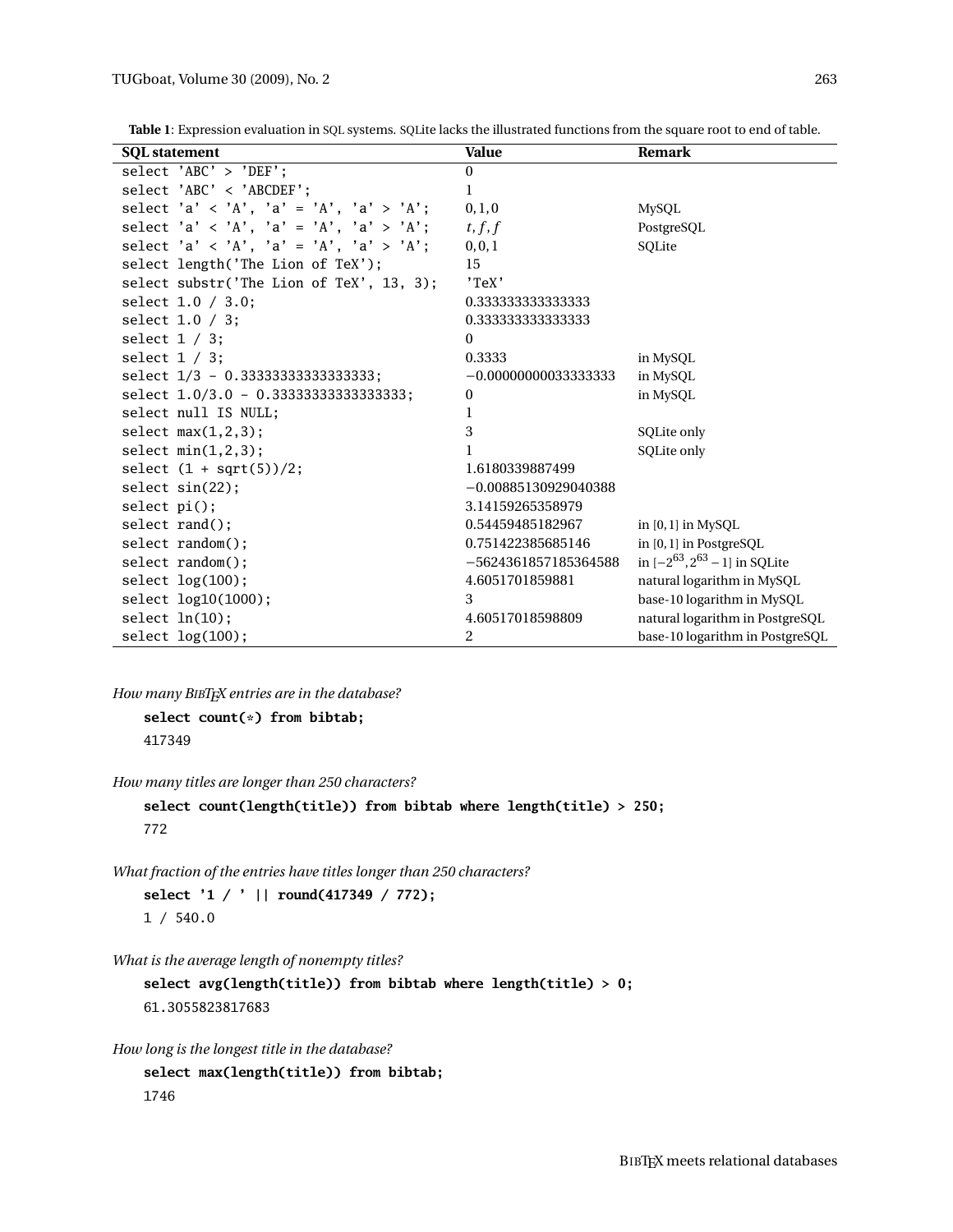*What is the average length in pages, rounded to the nearest integer, of the documents with known page counts?*

```
select round(avg(pagecount)) from bibtab where pagecount > 0;
46.0
```

```
What is the largest page count in the database?
    select max(pagecount) from bibtab;
    4412
```

```
What is the largest number of editors in any document?
    select max(editorcount) from bibtab;
    18
```

```
What is the largest number of authors in any document?
    select max(authorcount) from bibtab;
    115
```

```
That number is unexpectedly large. What is the citation label and title of that document?
    select label,title from bibtab where authorcount = 115;
    Adiga:2002:OBS|An Overview of the BlueGene/L Supercomputer
```

```
Evidently, it takes a lot of people to build IBM's largest computer.
```

```
What is the largest number of authors of any book?
```

```
select max(authorcount) from bibtab where bibtype = 'book';
23
```

```
How small is the shortest BIBTEX entry?
    select min(length(entry)) from bibtab;
    101
```

```
How big is the longest BIBTEX entry?
```

```
select max(length(entry)) from bibtab;
19269
```

```
What is the average size of a BIBTEX entry in the database?
    select avg(length(entry)) from bibtab;
    770.447505564887
```

```
How many pages are in the documents that have known page counts?
```

```
select sum(pagecount) from bibtab where pagecount > 0;
13415587
```
*What are the numbers of documents in each month of publication?*

```
select distinct count(month), lower(month) from bibtab
      where length(month) = 3
      group by lower(month)
      order by cast(monthnumber as number);
19111|jan
```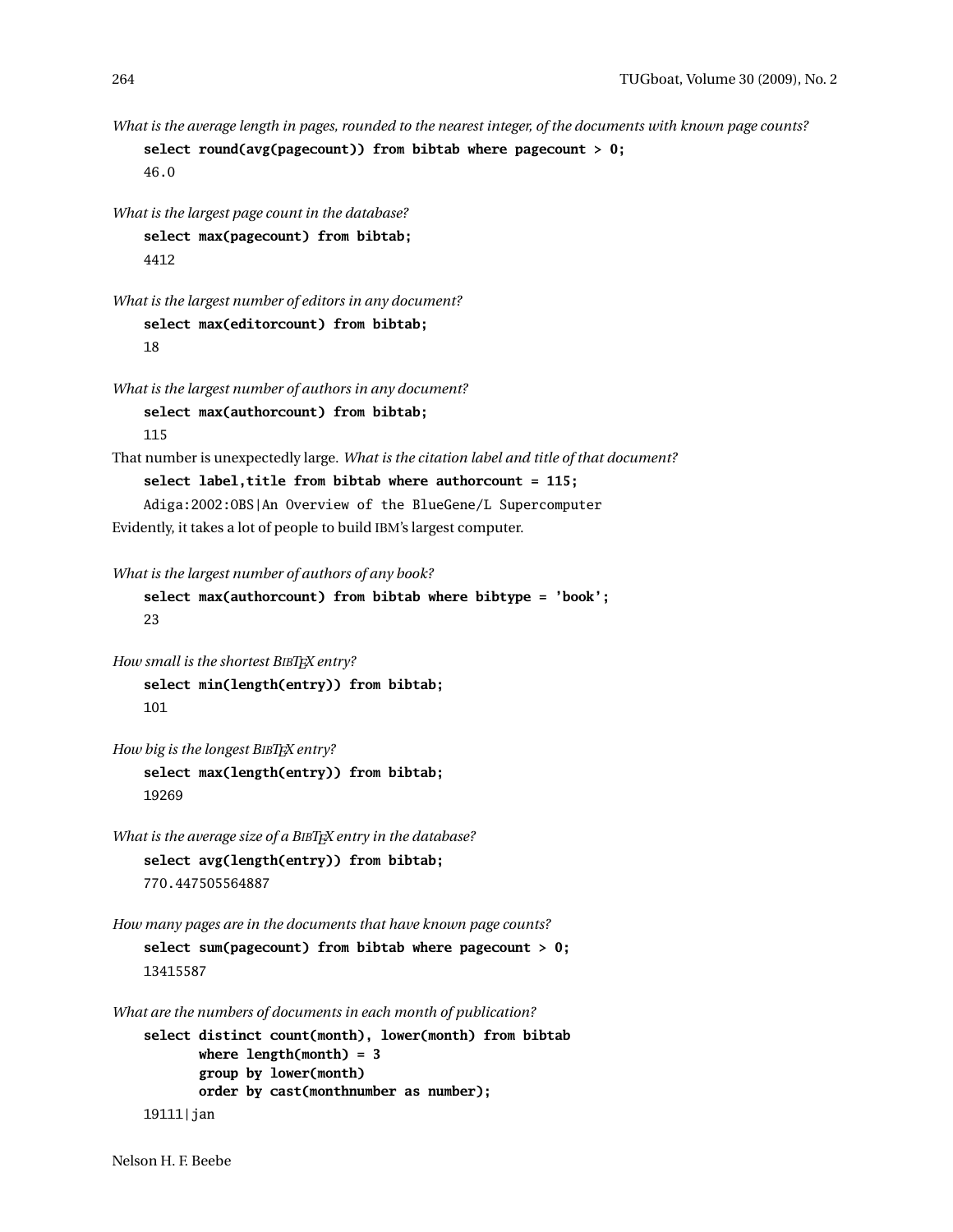15411|feb 20423|mar 19398|apr 17489|may 21585|jun 19537|jul 16577|aug 20039|sep 18896|oct 16859|nov 20924|dec

This example shows how strings can be converted to lowercase with the **lower()** function (there is also an **upper()** function), and to numbers with the **cast()** function. It may also suggest that publisher staff prefer February, August, and November for their vacation time.

*How many documents are there for each of the top ten publishers, ordering the results by descending counts?*

```
select count(publisher), publisher from bibtab
```

```
where length(publisher) > 0
    group by publisher
    order by count(publisher) desc
    limit 10;
5679|pub-SV
2154|pub-ORA
1820|pub-PROJECT-GUTENBERG
1593|pub-IEEE
1307|pub-AW
1076|pub-PH
891|pub-WILEY
838|pub-ACM
524|pub-PHPTR
425|pub-MCGRAW-HILL
```
*How many documents are there for each of the top ten journals, ordering the results by descending counts?*

```
select count(journal), journal from bibtab
    where length(journal) > 0
    group by journal
    order by count(journal) desc
    limit 10;
60788|j-LECT-NOTES-COMP-SCI
14540|j-J-MATH-PHYS
9988|j-CACM
8594|j-APPL-MATH-COMP
7896|j-SIGPLAN
7253|j-LINEAR-ALGEBRA-APPL
6435|j-THEOR-COMP-SCI
5344|j-COMPUTER
5335|j-MATH-COMPUT
4974|j-INFO-PROC-LETT
```
*How many documents have a nonzero author count?* (Remember that some document entries have only editors.)

**select count(\*) from bibtab where authorcount > 0;** 406451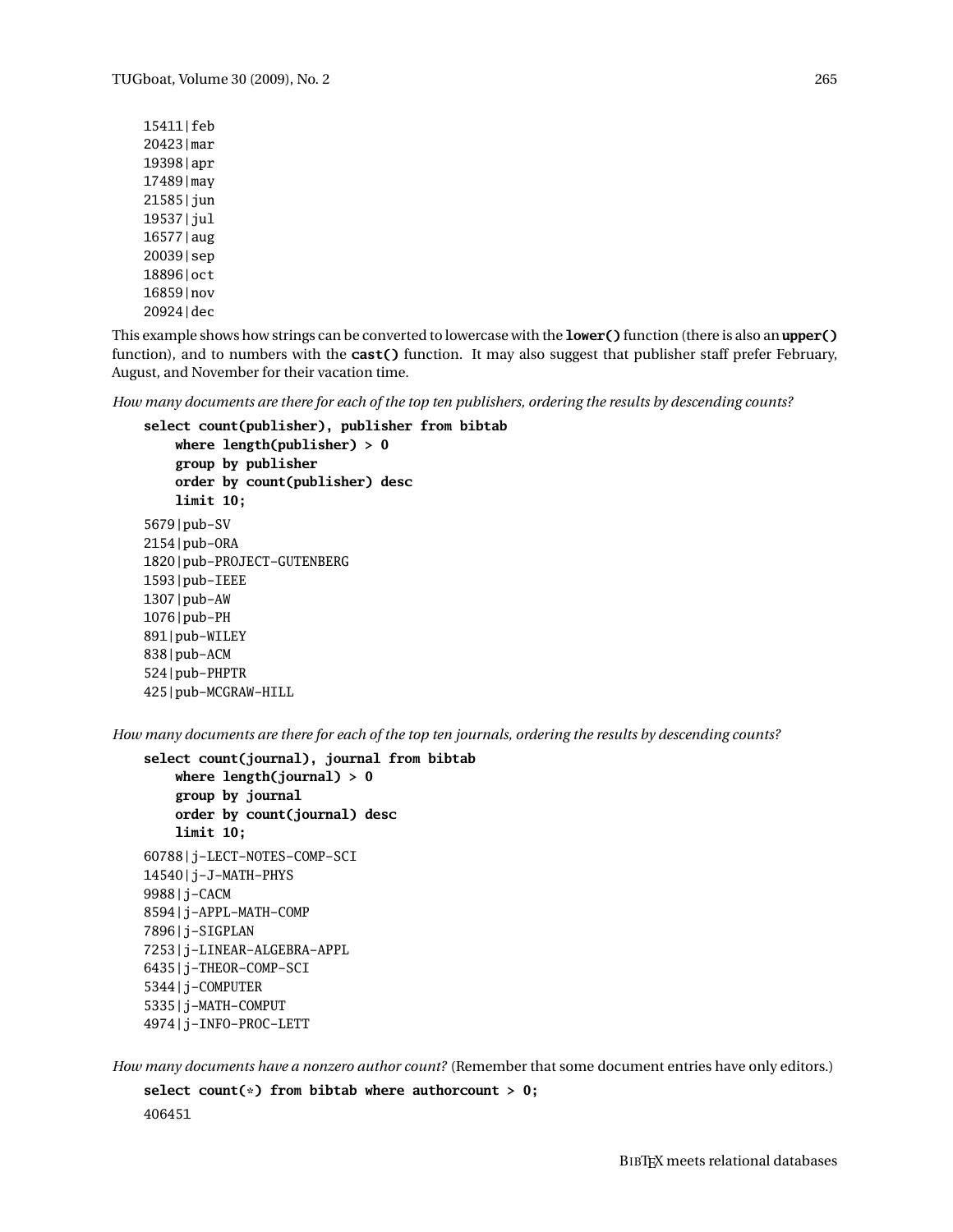```
What percentage of the documents have one, two, . . . , five authors?
```

```
select round(100 * count(authorcount) / 406451) || '%', authorcount from bibtab
    where authorcount > 0
    group by authorcount
    order by count(authorcount) desc
    limit 5;
48.0%|1
28.0%|2
13.0%|3
5.0%|4
1.0%|5
```
The rule that NULL values are excluded from consideration in expressions does not apply to the special case of the **count(\*)** expression, because it just counts rows, and no row is completely NULL.

The last four searches are complex queries that use the SQL GROUP BY feature to simultaneously compute counts of publishers and journals, producing a list of the top ten that occur most frequently in the database, and do a similar computation to find the percentage of publications with one to five authors.

To avoid the need to first compute the count of documents with authors, the last pair of queries can be rephrased as a single command with an embedded SELECT command, but we now make a further restriction.

*What is the percentage of journal articles that have each of one to five authors?*

```
select round(100 * count(authorcount) /
             (select count(*) from bibtab
                     where authorcount > 0 and
                           bibtype = 'article')) || '%',
            authorcount
    from bibtab
    where authorcount > 0 and
          bibtype = 'article'
    group by authorcount
    order by count(authorcount) desc
    limit 5;
47.0%|1
29.0%|2
14.0%|3
5.0%|4
1.0%|5
```
BIBTEX string abbreviations are commonly used for data that are repeated in many entries, particularly for journals, institutions, organizations, publishers, and addresses. The abbreviations can be retrieved from the strtab table with searches like these:

*Which publishers are in the Wiley family?*

```
select entry from strtab
   where key like 'pub-WILEY%'
     and key not like '%adr%';
@String{pub-WILEY} = "Wiley"@String{pub-WILEY-INTERSCIENCE = "Wiley-In{\e-}ter{\e-}sci{\e-}ence"}
```
*Which publishers have offices in the city of Boston?*

**select entry from strtab where value like '%Boston%' order by entry;**  $@String{pub-ALLYN-BACON:adr} = "Boston, MA, USA"$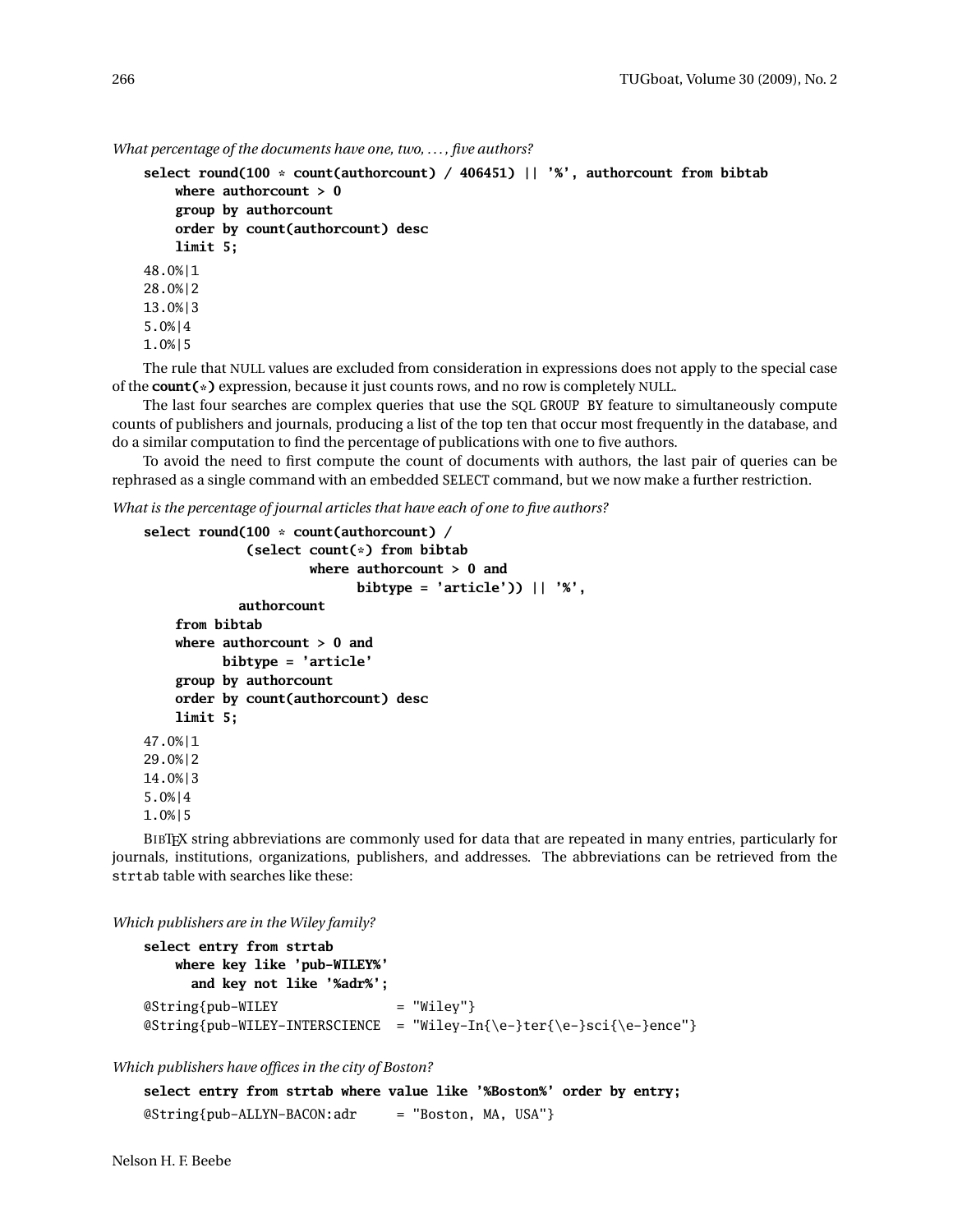```
@String{pub-AP-PROFESSIONAL:adr = "Boston, MA, USA"}
...
@String{pub-LITTLE-BROWN:adr = "Boston, Toronto, London"}
@String{pub-MORGAN-KAUFMANN:adrbo = "Boston, MA, USA"}
```
*How many of the document publishers are in the city of New York?*

```
select count(value) from strtab where value like '%New York%';
59
```
*What are the string names and addresses for publishers in the Birkhäuser family?*

```
select distinct key from strtab
    where key like '%BIRK%'
    order by key;
pub-BIRKHAUSER
pub-BIRKHAUSER-BOSTON
pub-BIRKHAUSER-BOSTON:adr
pub-BIRKHAUSER:adr
```
It is possible, although complex, to combine searches in multiple tables to collect output data from all of them. Here is just one example, which also introduces another SQL feature of providing short aliases for database and table names within a single query.

*Can we find the strings and BIBTEX entry for the* Classic Shell Scripting *book?*

```
.separator "\n"
select s.entry, t.entry, b.entry
      from bibtab b, strtab s, strtab t
      where b.author like '%Robbins%'
      and b.title like '%classic%'
      and b.publisher = s.key
      and b.address = t.key;
@String{pub-ORA-MEDIA = "O'Reilly Media, Inc."}
@String{pub-ORA-MEDIA:adr = "1005 Gravenstein Highway North,
                               Sebastopol, CA 95472, USA"}
@Book{Robbins:2005:CSS,
 author = "Arnold Robbins and Nelson H. F. Beebe",
 title = "Classic Shell Scripting",
 publisher = pub-ORA-MEDIA,
 address = pub-ORA-MEDIA:adr,
 pages = "xxii + 534",
 year = "2005",
 ISBN = "0-596-00595-4",
 ISBN-13 = "978-0-596-00595-5",
 LCCN = "QA76.76.O63 R633 2005",
 bibdate = "Tue Jul 12 16:13:16 2005",
 URL = "http://www.oreilly.com/catalog/shellsrptg/",
 acknowledgement = ack-nhfb,
}
```
Changing the output separator to a newline suppresses unwanted additional decoration, producing output that can be copied directly into a BIBT<sub>F</sub>X file.

To list the column fields in the SQLite database, and to get further help, use the commands

```
.schema bibtab
.help
```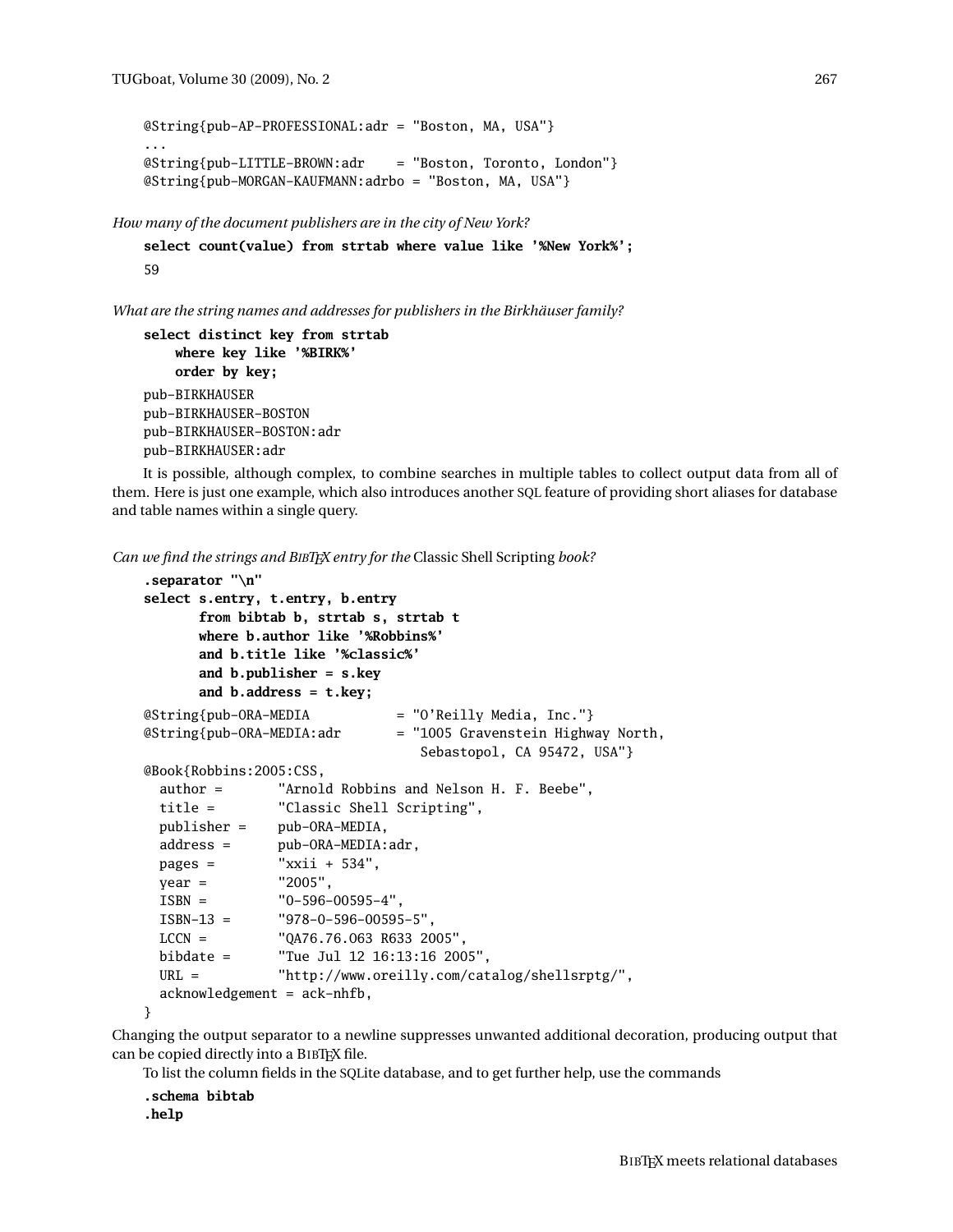The output of .schema is similar to the CREATE TABLE command shown in the manual pages for bibtosql.

For more on the command syntax of SQLite, consult its Web site documentation collection: http://www. sqlite.org/docs.html.

More details on additional features of MySQL and PostgreSQL searching and output formatting are provided in the manual pages for bibsql. Here, we only note that both provide for regular-expression pattern matching, and allow lettercase to be significant, or to be ignored. Because key is a built-in function in MySQL, when used as a column name in MySQL search expressions, it must be protected with back quotes, like this: 'key'.

All three client programs record a command-history file in the user's home directory, and support the GNU readline library for command recall and editing. This feature is of great convenience, especially because it is common to repeat search commands after minor edits.

#### **11 The impact of Ted Codd and Jim Gray**

Since 1966, the *Association for Computing Machinery* (ACM) has awarded an annual prize for significant work that furthers the young field of computer science. This is known as the *Turing Award*, and it has come to be regarded as a kind of Nobel Prize for computer scientists. It is named after the renowned English mathematician Alan Mathison Turing, who produced early important work on artificial intelligence, complexity theory, the nowfamous *Turing Machine* test, computer design, cryptography, and floating-point arithmetic, as well as in pure mathematics and mathematical biology. BIBTFX biographies of Turing's complete works, and of the ACM Turing Awards, are available in the previously-cited BibNet Project and in the TUG bibliography archives at http://www. math.utah.edu/pub/tex/bib/index-table-a.html#acm-turing-awards.

The first award went to Alan Perlis (1922–1990) of Yale University for his important work on compiler construction and programming languages, notably, Algol. Some of his papers are mentioned in the search examples in Section 10.

The 1981 recipient was the English computer scientist Edgar Frank "Ted" Codd (1923–2003), who revolutionized computing with the idea of relational databases. He spent much of his career at IBM research laboratories in the USA, where he was influential in the development of IBM's *System R* database. One of the spinoffs of that work was the founding by Larry Ellison of Oracle Corporation, today the largest database vendor, and a fierce competitor of others in that field, particularly Microsoft. There is a tribute to Ted Codd in one of the chapters of a recent memorial volume (Date 2008), which notes in its first paragraph: *The entire relational database industry, now worth many billions of dollars a year, owes its existence to Ted's original work.* An earlier version appeared in a journal article (Date 2003), and there is a Web site containing pointers to his publications (McJones 2003).

The 1998 award went to James Nicholas "Jim" Gray (1944–2007), who worked in academia, and in industry at IBM, Tandem, DEC, and Microsoft. He was the first recipient of a Ph.D. from the Department of Computer Science at the University of California, Berkeley, a department that is one of three great leaders in the field (the others are MIT and Stanford), and the one that brought Unix and VAXes into academia. Jim was tragically lost without a trace on January 28, 2007, during a solo sailing trip in clear and calm weather to the Farallon Islands offshore west of San Francisco, California. A large satellite and sea rescue effort failed to find either him, or his boat, or any evidence whatever of what happened; see http://openphi.net/tenacious/.

In the view of many people in the field, Jim was the person who made relational databases really work. He made important contributions by applying database technology in the Microsoft Virtual Earth Project, and the SkyServer database for the Sloan Digital Sky Survey (SDSS) (see http://www.sdss.org/, http://skyserver. sdss.org/, and http://doi.acm.org/10.1145/1400214.1400231). SkyServer has revolutionized the field of astronomy, because it makes the large and expensive-to-create astronomical data archives freely available to all of the world's astronomers and astrophysicists, even those who are amateurs or hobbyists.

A conference in memory of Jim Gray was held at Berkeley on 31 May 2008 (see http://www.eecs.berkeley. edu/IPRO/JimGrayTribute/). Its proceedings are recorded in the June 2008 issue of ACM *SIGMOD Record*; see http://www.math.utah.edu/pub/tex/bib/index-table-s.html#sigmod. The November 2008 issue of *Communications of the ACM* has a charcoal-gray portrait of Jim on its cover, and articles about his work; see http: //portalparts.acm.org/1410000/1400214/fm/frontmatter.pdf.

## **12 Conclusion**

Connecting BIBTEX to SQL databases has been a long-term goal of mine, because the output of bibsearch is often overwhelming due to its inability to narrow the search. However, bibsearch is much faster than any SQL database, and my concern was that an SQL interface to bibliographic data might be too sluggish to be useful. Fortunately,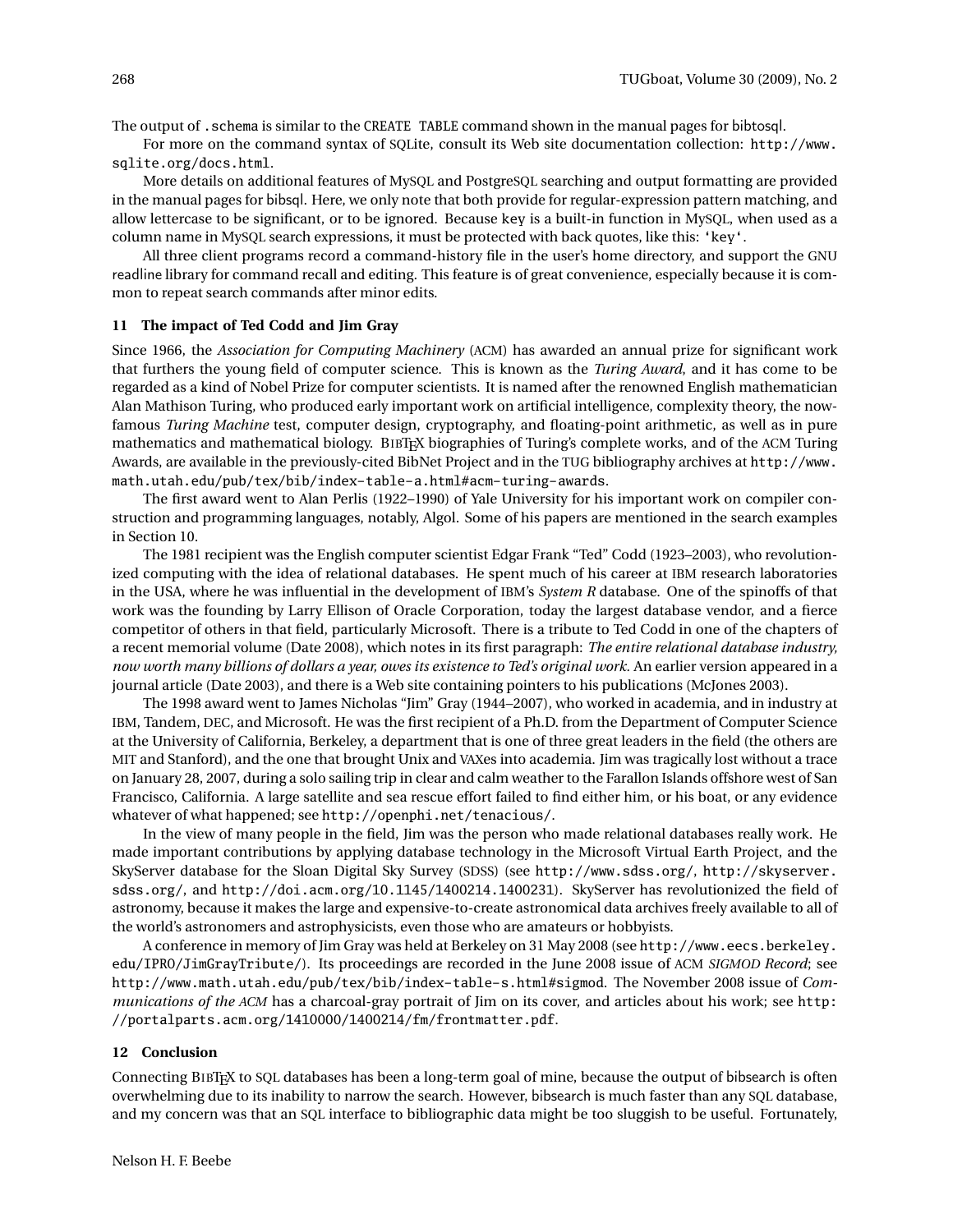advances in computers have been dramatic in the years since BIBTEX was first developed. With the database server running on a fast modern multicore or multiprocessor system, and particularly with SQLite and MySQL, search speeds with bibsql are acceptably fast, and often under a second.

The ability to restrict searches to subfields of BIBTEX entries is liberating. It facilitates asking questions that could not be answered with previous tools, as we illustrated in some of the search examples in Section 10. It also makes it much easier, and more reliable, to collect new entries for the many subject-specific bibliographies in the TUG archive, since the WHERE clause can use expressions that test the bibtimestamp and filename columns to select entries newer than a given date, while ignoring entries already in the subject bibliography file.

Exploratory searches of our large body of bibliographic data have also shown that it is quite easy to detect, report, and repair irregularities in the data, even down to such simple things as a missing period following an author/editor initial.

My hope is that future editions of the T<sub>EX</sub> Live software distributions will include bibsql and bibtosql, along with binaries for SQLite for all supported platforms, accompanied by URLs from which to retrieve current collections of bibliographic data in SQLite format. That way, TpX users the world over can enjoy the benefits of fast access, via SQL searches, to bibliographic data without the trouble of producing and maintaining that data themselves. The SQL learning experience with bibsql may then encourage them to think of other applications of SQL databases for their own interests and problems, and appreciate the lessons from Ted Codd and Jim Gray that relational databases are *really useful*.

The BIBTEX entries for the publications cited in the **References** section that follows were collected almost entirely with the help of bibsql, bibsearch, and cattobib.

#### **References**

James Alexander. 1986. TIb: a reference setting package for TEX. *TUGboat* 7, 3 (Oct.), 138–140. ISSN 0896-3207. James Alexander. 1987. TIb: a reference setting package, update. *TUGboat* 8, 2 (July), 102–102. ISSN 0896-3207.

- F. Anklesaria, M. McCahill, P. Lindner, D. Johnson, D. Torrey, and B. Albert. 1993. RFC 1436: The Internet Gopher Protocol (a distributed document search and retrieval protocol). (Mar.). See ftp://ftp.internic.net/rfc/ rfc1436.txt,ftp://ftp.math.utah.edu/pub/rfc/rfc1436.txt.
- Archie Comics. 1941–2008. Archie Archive. Web site. See http://www.archiecomics.com/.
- Nelson H. F. Beebe. 1993a. Bibliography prettyprinting and syntax checking. *TUGboat* 14, 3 (Oct.), 222–222. ISSN 0896-3207.
- Nelson H. F. Beebe. 1993b. Bibliography prettyprinting and syntax checking. *TUGboat* 14, 4 (Dec.), 395–419. ISSN 0896-3207.
- Nelson H. F. Beebe. 1997. bibsearch: search BIBTEX bibliography files. (May). See http://www.math.utah.edu/ pub/bibsearch. Unpublished, but software released.
- Nelson H. F. Beebe. 2004a. A bibliographer's toolbox. *TUGboat* 25, 1, 89–104. ISSN 0896-3207.
- Nelson H. F. Beebe. 2004b. cattobib: convert Z39.50 library catalog server data to BIBTEX markup. (15 Nov.). See http://www.math.utah.edu/pub/cattobib. Unpublished, but software released.
- Nelson H. F. Beebe. 2007a. Extending TEX and METAFONT with floating-point arithmetic. *TUGboat* 28, 3, 319–328. ISSN 0896-3207.
- Nelson H. F. Beebe. 2007b. New directions in floating-point arithmetic. In *Computation in Modern Science and Engineering: Proceedings of the [Fifth] International Conference on Computational Methods in Science and Engineering 2007 (ICCMSE 2007), Corfu, Greece, 25–30 September 2007 (AIP Conference Proceedings (#963))*. Theodore E. Simos and George Maroulis (Eds.), Vol. 2A. American Institute of Physics, Woodbury, NY, USA, xxvi + 730 + 10 (vol. 2A) book pages, 155–158. ISBN 0-7354-0476-3 (set), 0-7354-0477-1 (vol. 1), 0-7354-0478-X (vol. 2). ISBN-13 978-0-7354-0476-2 (set), 978-0-7354-0477-9 (vol. 1), 978-0-7354-0478-6 (vol. 2). ISSN 0094-243X. LCCN Q183.9 .I524 2007. See http://www.springer.com/physics/atoms/book/978-0-7354-0478-6.
- Edwin Black. 2002. *IBM and the Holocaust: the strategic alliance between Nazi Germany and America's most powerful corporation*. Three Rivers Press, New York, NY, USA. 551 pages. ISBN 0-609-80899-0 (paperback). ISBN-13 978-0-609-80899-3 (paperback). LCCN HD9696.2.U64 I253 2002.
- Judith S. Bowman. 2001. *Practical SQL: the sequel*. Addison-Wesley, Reading, MA, USA. xv + 329 pages. ISBN 0-201-61638-6. ISBN-13 978-0-201-61638-5. LCCN QA76.73.S67 B695 2001.
- Judith S. Bowman, Sandra L. Emerson, and Marcy Darnovsky. 1993. *The practical SQL handbook: using Structured Query Language*, (second ed.). Addison-Wesley, Reading, MA, USA. xvii + 453 pages. ISBN 0-201-62623-3. ISBN-13 978-0-201-62623-0. LCCN QA76.73.S67 E54 1993.
- Judith S. Bowman, Sandra L. Emerson, and Marcy Darnovsky. 1996. *The practical SQL handbook: using Structured Query Language*, (third ed.). Addison-Wesley Developers Press, Reading, MA, USA. xxvi + 454 pages. ISBN 0-201-44787-8. ISBN-13 978-0-201-44787-3. LCCN QA76.73.S67 B69 1996.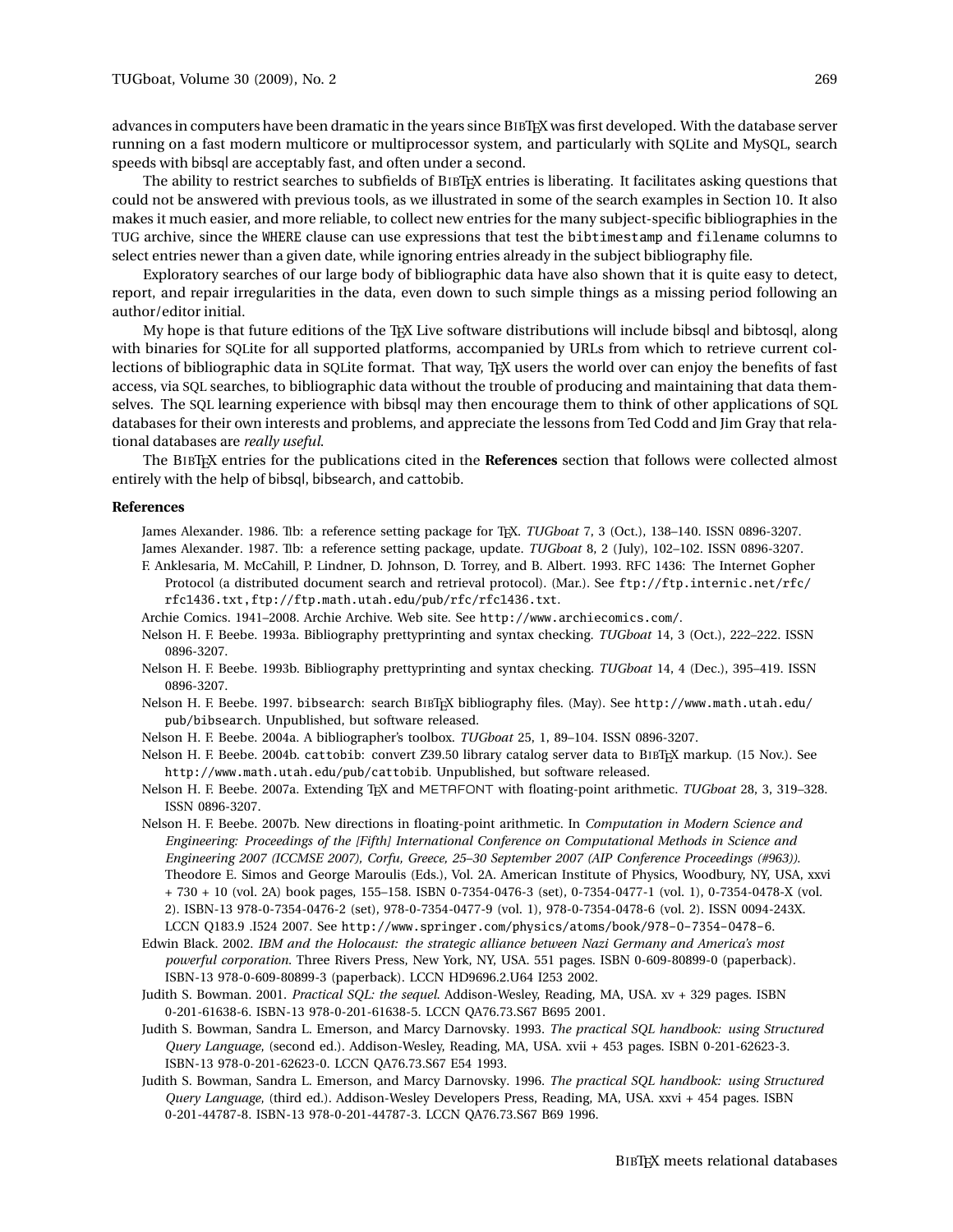- Judith S. Bowman, Sandra L. Emerson, and Marcy Darnovsky. 2001. *The practical SQL handbook: using SQL variants*, (fourth ed.). Addison-Wesley, Reading, MA, USA. xxxvi + 469 pages. ISBN 0-201-70309-2. ISBN-13 978-0-201-70309-2. LCCN QA76.73.S67 B688 2001.
- C. Brezinski and M. Redivo-Zaglia. 2008. Rational extrapolation for the PageRank vector. *Math. Comp.* 77, 263 (July), 1585–1598. CODEN MCMPAF. ISSN 0025-5718 (paper), 1088-6842 (electronic). See http://www.ams.org/mcom/ 2008-77-263/S0025-5718-08-02086-3/home.html.
- Robert Burgess and Emin Gün Siren. 2007. CrossTEX: A modern bibliography management tool. *TUGboat* 28, 3, 342–349. ISSN 0896-3207.
- Raymond H. Chan, Chen Greif, and Dianne P. O'Leary (Eds.). 2007. *Milestones in matrix computation: the selected works of Gene H. Golub with commentaries*. Oxford University Press, Walton Street, Oxford OX2 6DP, UK. xi + 565 + 3 pages. ISBN 0-19-920681-3. ISBN-13 978-0-19-920681-0. LCCN QA188 .G67 2007. See http: //www.loc.gov/catdir/enhancements/fy0737/2007276086-d.html.
- E. F. Codd. 1969. *Derivability, Redundancy, and Consistency of Relations Stored in Large Data Banks*. Research Report RJ599, IBM Corporation, San Jose, CA, USA. (19 Aug.).
- E. F. Codd. 1970. A Relational Model of Data for Large Shared Data Banks. *Commun. ACM* 13, 6 (June), 377–387. DOI http://doi.acm.org/10.1145/362384.362685. CODEN CACMA2. ISSN 0001-0782. http://dblp. uni-trier.de/db/journals/cacm/Codd70.html. Reprinted in (Stonebraker 1988, pp. 5–15).
- Patrick W. Daly. 1994. Customised BIBTEX styles. Web-accessible software. See http://www.ctan.org/tex-archive/ help/Catalogue/entries/custom-bib.html.
- C. J. Date. 1987. *A guide to the SQL standard: a user's guide to the standard relational language SQL*. Addison-Wesley, Reading, MA, USA. xiv + 205 pages. ISBN 0-201-05777-8 (paperback). ISBN-13 978-0-201-05777-5 (paperback). LCCN QA76.9.D3 D36951 1987.
- C. J. Date. 1989. *A guide to the SQL standard: a user's guide to the standard relational language SQL*, (second ed.). Addison-Wesley, Reading, MA, USA. xii + 228 pages. ISBN 0-201-50209-7. ISBN-13 978-0-201-50209-1. LCCN QA76.9.D3 D24 1989.
- C. J. Date. 2003. Edgar F. Codd: a tribute and personal memoir. *SIGMOD Record (ACM Special Interest Group on Management of Data)* 32, 4 (Dec.), 4–13. DOI http://doi.acm.org/10.1145/959060.959061. CODEN SRECD8. ISSN 0163-5808.
- C. J. Date. 2004. *An introduction to database systems*, (eighth ed.). Pearson/Addison Wesley, Boston, MA, USA. xxvii + 983 + 22 pages. ISBN 0-321-19784-4. ISBN-13 978-0-321-19784-9. LCCN QA76.9.D3 D3659 2003.
- C. J. Date. 2008. Edgar F. Codd. In *Memorial Tributes*. Vol. 12. National Academy of Engineering, Washington, DC, USA, 80–87 (of xiv + 362). ISBN 0-309-12639-8. ISBN-13 978-0-309-12639-7. See http://books.nap.edu/ openbook.php?record\_id=12473&page=80.
- C. J. Date and Hugh Darwen. 1993. *A guide to the SQL Standard: a user's guide to the standard relational language SQL*, (third ed.). Addison-Wesley, Reading, MA, USA. xvii + 414 pages. ISBN 0-201-55822-X. ISBN-13 978-0-201-55822-7. LCCN QA76.9.D3 D3695 1993.
- C. J. Date and Hugh Darwen. 1997. *A guide to the SQL standard: a user's guide to the standard database language SQL*, (fourth ed.). Addison-Wesley, Reading, MA, USA. xxii + 522 pages. ISBN 0-201-96426-0. ISBN-13 978-0-201-96426-4. LCCN QA76.73.S67 D38 1997.
- Lex de Haan and Toon Koppelaars. 2007. *Applied mathematics for database professionals*. Apress, Berkeley, CA, USA. xxviii + 376 pages. ISBN 1-59059-745-1. ISBN-13 9781590597453. LCCN QA76.9.D3 H239 2007. See http: //www.loc.gov/catdir/toc/fy0804/2008299427.html. This book provides the mathematical background of logic and set theory for relational databases.
- Sandra L. Emerson, Marcy Darnovsky, and Judith S. Bowman. 1989. *The practical SQL handbook: using Structured Query Language*. Addison-Wesley, Reading, MA, USA. xiii + 393 pages. ISBN 0-201-51738-8. ISBN-13 978-0-201-51738-5. LCCN QA76.73.S67 E54 1989.
- Alan Emtage and Peter Deutsch. 1992. archie  *An Electronic Directory Service for the Internet*. Technical report, McGill University, Montréal, Québec, Canada.
- G. H. Golub and W. Kahan. 1965. Calculating the Singular Values and Pseudo-Inverse of a Matrix. *Journal of the Society for Industrial and Applied Mathematics: Series B, Numerical Analysis* 2, 2, 205–224. ISSN 0887-459X. Reprinted in (Chan, Greif, and O'Leary 2007).
- Judi Harris. 1993. Mining the Internet: Networked Information Location Tools: Gophers, Veronica, Archie, and Jughead. *Computing Teacher* 21, 1 (1 Aug.), 16–19. ISSN 0278-9175.
- Taco Hoekwater. 2007. LuaTEX. *TUGboat* 28, 3, 312–313.
- Jean-Michel Hufflen. 2003a. European bibliography styles and MlBIBTEX. *TUGboat* 24, 3, 489–498. ISSN 0896-3207. Jean-Michel Hufflen. 2003b. MlBIBTEX's Version 1.3. *TUGboat* 24, 2, 249–262. ISSN 0896-3207.
- Morris Kline. 1973. *Why Johnny can't add: the failure of the New Math*. Vintage Books, New York, NY, USA. xi + 208 pages. ISBN 0-394-71981-6. ISBN-13 978-0-394-71981-8. LCCN QA13 .K62 1974.